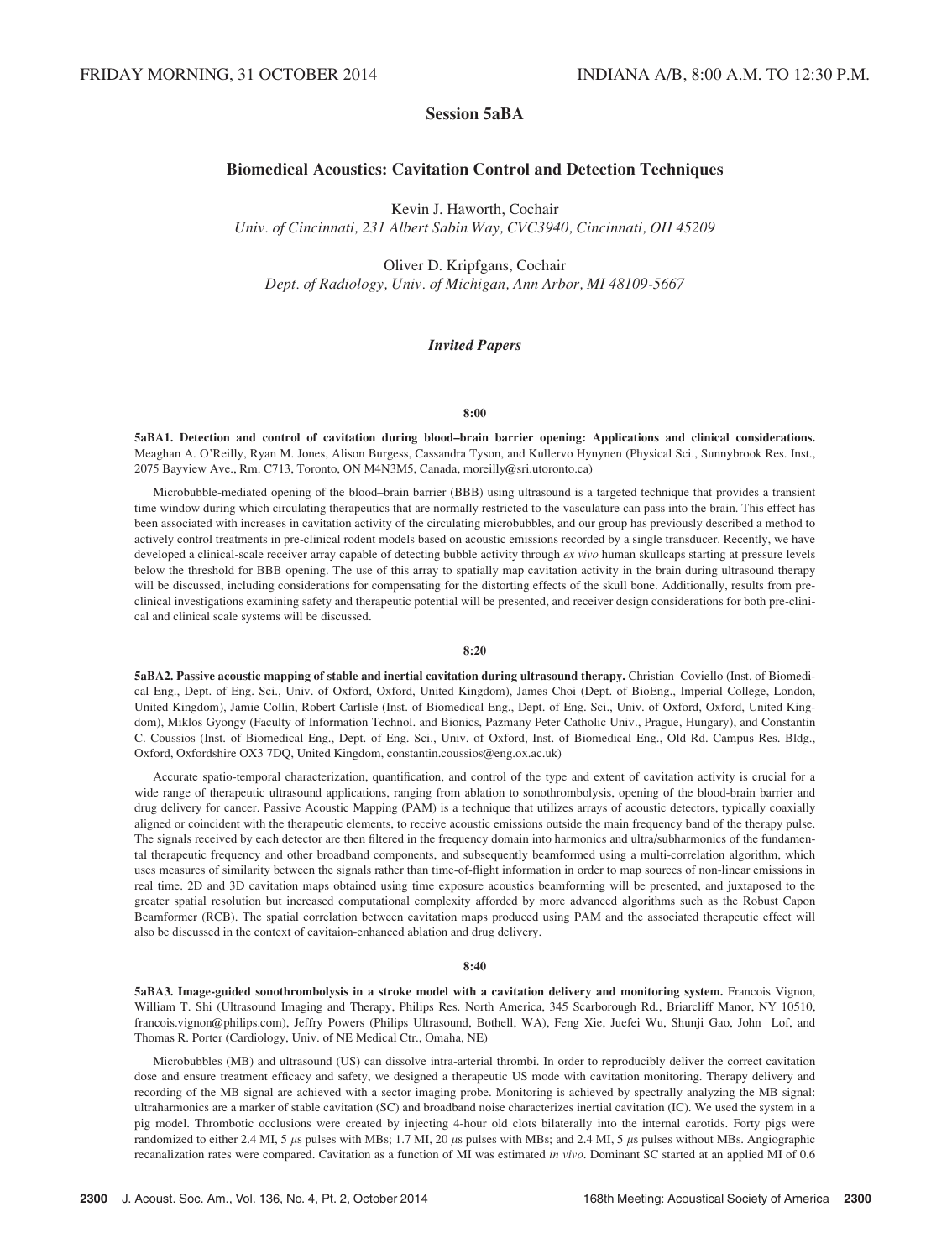(0.3MI in situ after derating by skull attenuation). Dominant IC was estimated to start at an applied MI of 0.9 (0.6 in situ). Thus, all therapy settings were in the IC regime. The 2.4MI + MB setting was the most effective (100% recanalization) vs 38% for the 1.7MI + MB and 50% for 2.4 MI without MBs (both p<0.05 compared to 2.4MI + MB). No signs of hemorrhage were found in any animal. In conclusion, higher IC levels are most effective for thrombus dissolution. Spectral analysis techniques can be used to plan and monitor the therapy.

### 9:00

5aBA4. Timing of high intensity pulses for myocardial cavitation-enabled therapy. Douglas Miller, Chunyan Dou (Radiology, Univ. of Michigan, 3240A Medical Sci. I, 1301 Catherine St., Ann Arbor, MI 48109-5667, douglm@umich.edu), Gabe E. Owens (Pediatrics, Univ. of Michigan, Ann Arbor, MI), and Oliver Kripfgans (Radiology, Univ. of Michigan, Ann Arbor, MI)

Ultrasound pulses intermittently triggered from an ECG signal can interact with circulating microbubbles to produce myocardial cavitation microlesions, which may enable tissue-reduction therapy. The timing of therapy pulses relative to the ECG was investigated to identify the optimal trigger point with regard to physiological response and microlesion production. Rats were anesthetized, prepared for ultrasound, placed in a heated water bath, and treated with 1.5 MHz focused ultrasound pulses aimed by 8 MHz imaging. Initially, rats were treated for 1 min with triggering at each of six different points in the ECG while monitoring blood pressure. Premature complexes, a useful indicator of efficacy, were seen in the ECG, except during early systole. Premature complexes corresponded with blood pressure pulses for triggering during diastole, but not during systole. Next, triggering at three of the time points, end diastole, end systole, or middiastole, was tested for the impact on microlesion creation. Microlesions stained by Evans blue dye were scored in frozen sections. There was no statistically significant variation in cardiomyocyte injury. The end of systole was identified as an optimal trigger time point which yielded ECG complexes and substantial cardiomyocyte injury, but minimal cardiac functional disruption.

#### 9:20

5aBA5. Cavitation threshold determination —Can we do it? Gail ter Haar, John Civale, Ian Rivens, and Marcia Costa (Phys., Inst. of Cancer Res., Phys. Dept., Royal Marsden Hospital, Sutton, Surrey SM2 5PT, United Kingdom, gail.terhaar@icr.ac.uk)

As clinical applications, which harness acoustic cavitation, become more commonplace, it becomes more and more important to be able to determine the threshold pressures at which it is likely to occur. In our studies, we have used a suite of different detection techniques in an effort to determine these thresholds. These include passive cavitation detection, transducer impedance monitoring, and visual appearance. Different methods of acoustic signal processing have been compared. The resultant cavitation thresholds will be discussed.

#### 9:40

5aBA6. Monitoring boiling histotripsy with bubble-based ultrasound techniques. Vera Khokhlova (Ctr. for Industrial and Medical Ultrasound, Appl. Phys. Lab., Univ. of Washigton, 1013 NE 40th St., Seattle, WA 98105, va.khokhlova@gmail.com), Michael Canney (INSERM U556, Lyon, France), Julianna Simon, Tatiana Khokhlova, Joo-Ha Hwang, Adam Maxwell, Michael Bailey, Oleg Sapozhnikov, Wayne Kreider, and Lawrence Crum (Ctr. for Industrial and Medical Ultrasound, Appl. Phys. Lab., Univ. of Washigton, Seattle, WA)

Cavitation phenomena have been always considered as a predominant mechanism of concern in mechanical tissue damage induced by therapeutic ultrasound. Corresponding methods have been developed to monitor cavitation. Recently, a new high intensity focused ultrasound technology, called boiling histotripsy (BH), was introduced, in which the major physical phenomenon that initiates mechanical tissue damage is vapor bubble growth associated with rapid tissue heating to boiling temperatures. Caused by nonlinear propagation effects and the development of high-amplitude shocks, this tissue heating is localized in space and can lead to boiling within milliseconds. Once a boiling bubble is created, interaction of shock waves with the cavity results in tissue disintegration. While the incident shocks can lead to cavitation phenomena and accompanying broadband emissions, the presence of a millimeter-sized vapor cavity in tissue produces strong echogenicity in ultrasound (US) imaging that can be exploited with B-mode diagnostic ultrasound. Various other methods of imaging boiling histotripsy, including passive cavitation detection (PCD), Doppler or nonlinear pulse-inversion techniques, and high speed photography in transparent gel phantoms are also overviewed. The role of shock amplitude as a metric for mechanical tissue damage is discussed. [Work supported by NIH EB007643, T32DK007779, and NSBRI through NASA NCC 9-58.]

### 10:00

5aBA7. Control of cavitation through coalescence of cavitation nuclei. Timothy L. Hall, Alex Duryea, and Hedieh Tamaddoni (Univ. of Michigan, 2200 Bonisteel Blvd., Ann Arbor, MI 48109, hallt@umich.edu)

Therapeutic ultrasound in the form of SWL, HIFU, or histotripsy frequently generates cavitation nuclei (bubbles 1–10 um radius), which can persist up to about 1 s before dissolving. These nuclei can attenuate and reflect propagation of acoustic fields reducing SWL efficiency, enhancing HIFU heating, or shifting the location of a histotripsy focal zone making procedures less predictable. Depending on their location, nuclei can also directly cause tissue damage when a high amplitude sound field causes them to undergo inertial cavitation. These undesirable effects can be reduced by using a low amplitude sound field (MI <1) to stimulate coalescence of nuclei through primary and secondary Bjerknes forces. We will show nuclei coalescence significantly reduces sound field attenuation, improves SWL breakup of model kidney stones, and reduces collateral damage in soft tissues. We also show techniques for designing the non-focal acoustic fields for efficient coalescence with 3D printed acoustic lenses. Timothy Hall has a consulting arrangement with Histosonics, Inc., which has licensed intellectual property related to this abstract.

### 10:20–10:30 Break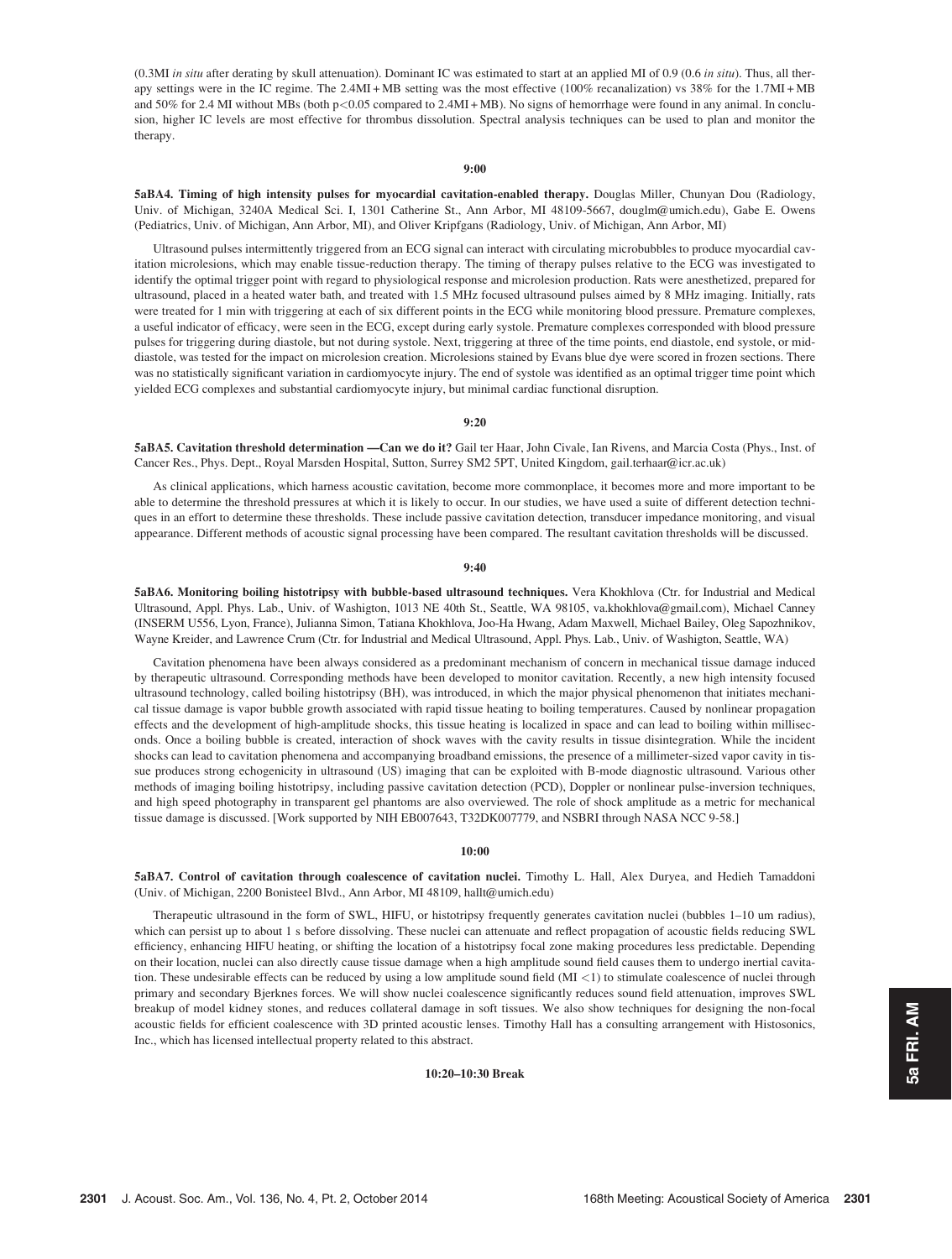#### 10:30

5aBA8. Ultraharmonic intravascular ultrasound imaging with commercial 40 MHz catheter: A feasibility study. Himanshu Shekhar, Ivy Awuor, Steven Huntzicker, and Marvin M. Doyley (Univ. of Rochester, 345 Hopeman Bldg., University of Rochester River Campus, Rochester, NY 14627, himanshuwaits@gmail.com)

The abnormal growth of the vasa vasorum is characteristic of life-threatening atherosclerotic plaques. Intravascular ultraharmonic imaging is an emerging technique that could visualize the vasa vasorum and help clinicians identify life-threatening plaques. Implementing this technique on commercial intravascular ultrasound (IVUS) systems could to accelerate its clinical translation. Our previous work has demonstrated ultraharmonic IVUS imaging with a modified clinical system that was equipped with a commercial 15 MHz peripheral imaging catheter. In the present study, we investigated the feasibility of ultraharmonic imaging with a commercially available 40 MHz coronary imaging catheter. We imaged a flow phantom that had contrast agent microbubbles (Targestar-P-HF, Targeson Inc., CA) perfused in side channels parallel to its main lumen. The transducer was excited at 30 MHz using 10% bandwidth chirp-coded pulses. The ultraharmonic response at 45 MHz was isolated and preferentially visualized using pulse inversion and digital filtering. Side channels with 900  $\mu$ m and 500  $\mu$ m diameter were detected with contrast-to-tissue ratios approaching 10 dB for clinically relevant microbubble concentrations. The results of this study indicate that ultraharmonic imaging is feasible with commercially available coronary IVUS catheters, which may facilitate its widespread application in preclinical research and clinical imaging.

### $10.45$

5aBA9. A method to calibrate the absolute receive sensitivity of spherically focused, single-element transducers. Kyle T. Rich and T. Douglas Mast (Biomedical Eng., Univ. of Cincinnati, 3938 Cardiovascular Res. Ctr., 231 Albert Sabin Way, Cincinnati, OH 45267-0586, doug.mast@uc.edu)

Quantitative acoustic measurements of microbubble behavior, including scattering and emissions from cavitation, would be facilitated by improved calibration of transducers making absolute pressure measurements. In particular, appropriate methods are needed for wideband calibration of focused passive cavitation detectors. Here, a substitution method was developed to characterize the absolute receive sensitivity of two spherically focused, single-element transducers (center transmit frequencies 4 and 10 MHz). Receive calibrations were obtained by transmitting and receiving a broadband pulse between the two focused transducers in a pitch-catch, confocally aligned configuration, separated by a distance equal to the sum of the two focal lengths. A calibrated hydrophone was substituted to measure the pressure field in the plane of each receiver's surface. The frequency dependent receive sensitivity at the focus was then calculated for each transducer as the ratio of the receiver-measured voltage and the average hydrophonemeasured pressure amplitude across the receiver surface. Calibrations were validated by generating an approximately spherically spreading, broadband pressure wave at the focus of each transducer using a 2-mm diameter transducer and comparing the absolute acoustic pressure measured by each focused transducer to that measured by a calibrated hydrophone.

#### 11:00

5aBA10. Instigation and monitoring of inertial cavitation from nanoscale particles using a diagnostic imaging platform and passive acoustic mapping. Christian Coviello, James Kwan, Susan Graham, Rachel Myers, Apurva Shah, Penny Probert Smith, Robert Carlisle, and Constantin Coussios (Inst. of Biomedical Eng., Univ. of Oxford, ORCRB, Oxford OX3 7DQ, United Kingdom, christian.coviello@eng.ox.ac.uk)

Inertial cavitation nucleated by microbubble contrast agents has been recently shown to enhance extravasation and improve the distribution of anti-cancer agents during ultrasound (US)-enhanced delivery. However, microbubbles require frequent replenishment due to their rapid clearance and destruction upon US exposure and are unable to extravasate into tumor tissue due to their large size. A new generation of gas-stabilizing polymeric cup-shaped nanoparticles, or "nanocups" (NCs), have been formulated to a size that enables exploitation of the enhanced permeability and retention effect for intratumoral accumulation. NCs provide sustained inertial cavitation, as characterized by broadband emissions, at peak rarefactional pressures readily achievable by diagnostic ultrasound systems. This enables the use of a single low-cost system for B-mode treatment guidance, instigation of cavitation, and real-time passive acoustic mapping (PAM) of the location and extent of cavitation activity during therapy. The significant lowering of the inertial cavitation threshold in the presence of NCs as characterized by PAM is first quantified in-vitro. In-vivo and ex-vivo results in xenograftimplanted tumor bearing mice further evidence the strong presence of inertial cavitation detectable in the tumor at diagnostic levels of US intensity, as confirmed by PAM images overlaid on B-mode in real-time.

#### 11:15

5aBA11. Passive cavitation imaging with nucleic acid-loaded microbubbles in mouse tumors. Man M. Nguyen, Jonathan A. Kopechek, Bima Hasjim, Flordeliza S. Villanueva, and Kang Kim (Dept. of Medicine, Univ. of Pittsburgh, 3550 Terrace St., 562 Scaife Hall, Pittsburgh, PA 15261, manmnguyen@gmail.com)

Ultrasound-targeted microbubble (MB) destruction has been used to deliver nucleic acids to cancer cells for therapeutic effect. Identifying both the location and cavitation activities of the MBs is needed for efficient and effective treatment. In this study, we implemented passive cavitation imaging into a commercially available ultrasound open platform (Verasonics) for a 128-element linear array transducer, centered at 5 MHz, and applied it to an in-vivo mouse tumor model. Cationic lipid MBs were loaded with a transcription factor decoy that suppresses STAT3 signaling and inhibits tumor growth in murine squamous cell carcinomas. During systemic MB infusion, ultrasound pulses (4 or 20 cycles) were delivered with a 1-MHz single-element transducer (0.4–1.4MPa peak pressures). Channel data were offline beamformed, band-pass filtered, subtracted from reference images acquired without MBs, and co-registered with B-mode images. During MB infusion, harmonics and broadband emissions were detected in the tumor with both frequency spectra and cavitation images. For 4-cycle 0.4 MPa pulses, harmonic signals at 5 MHz and broadband signals 3–7 MHz were 23 dB and at least 5 dB greater with MBs than without MBs, respectively. These preliminary results demonstrate the feasibility of *in-vivo* passive cavitation imaging and could lead to further studies for optimizing US/MB-mediated delivery of nucleic acids to tumors.

### 11:30

5aBA12. Non-focal acoustic lens designs for cavitation bubble consolidation. Hedieh A. Tamaddoni, Alexander Duryea, and Timothy L. Hall (Univ. of Michigan, 2740 Barclay Way, Ann Arbor, MI 48105, alavi@ umich.edu)

During shockwave lithotripsy, cavitation bubbles form on the surface of urinary stones aiding in the fragmentation process. However, shockwaves can also produce pre-focal bubbles, which may shield or block subsequent shockwaves and potentially induce collateral tissue damage. We have previously shown in-vitro that low amplitude acoustic waves can be applied to actively stimulate bubble coalescence and help alleviate this effect. A traditional elliptical transducer lens design produces the maximum focal gain possible for a given aperture. From experiments and simulation, we have found that this design is not optimal for bubble consolidation as the primary and secondary Bjerknes forces may act against each other and the effective field volume is too small. For this work, we designed and constructed nonfocal transducer lenses with complex surface geometries using rapid prototyping stereolithography to produce more effective acoustic fields for bubble consolidation during lithotripsy or ultrasound therapy. We demonstrate a design methodology using an inverse problem technique to map the desired acoustic field back to the surface of the transducer lens to determine the correct phase shift at every point on the lens surface. This method could be applied to other acoustics problems where non-focused acoustic fields are desired.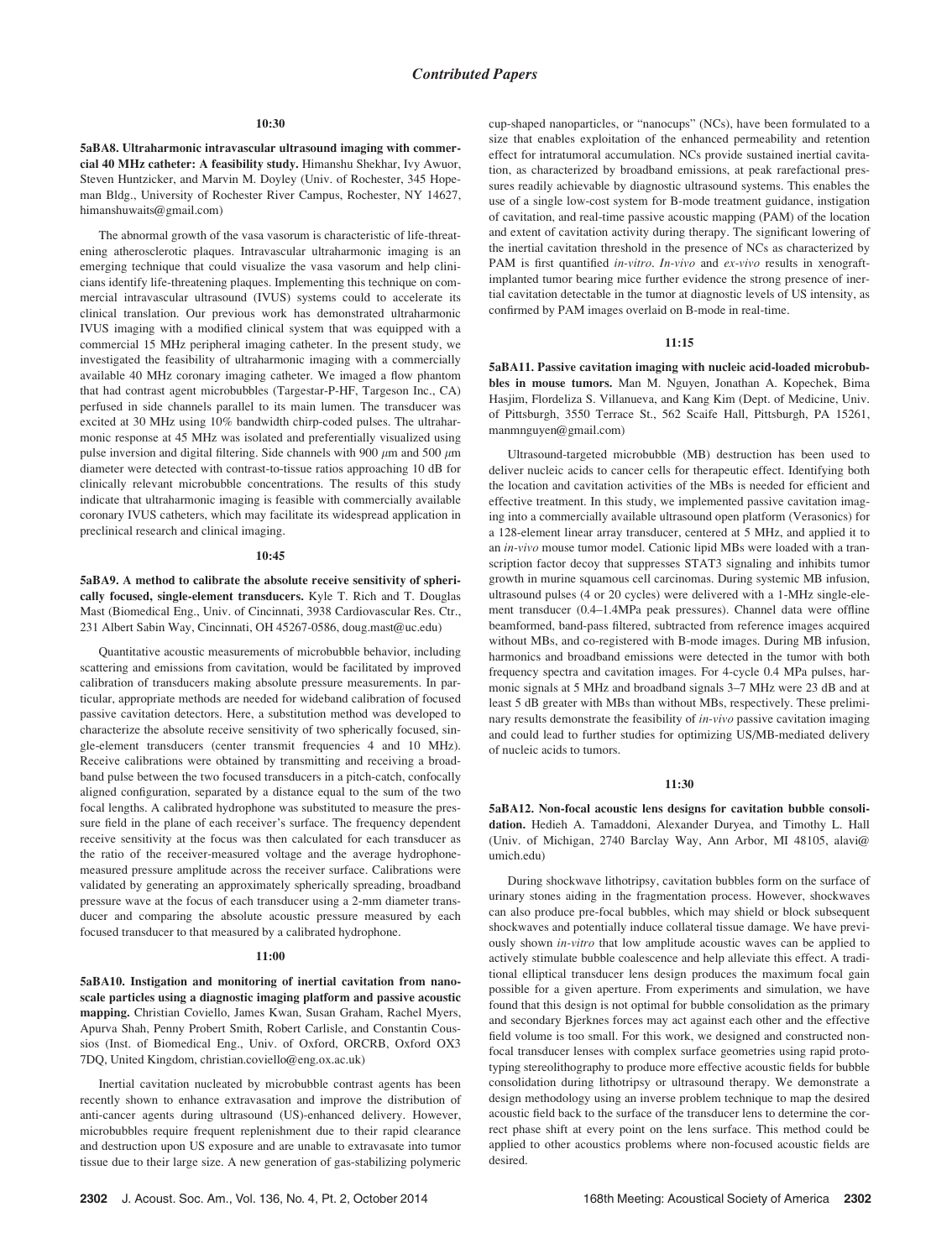5aBA13. Scavenging dissolved oxygen via acoustic droplet vaporization. Kirthi Radhakrishnan, Christy K. Holland, and Kevin J. Haworth (Internal Medicine, Univ. of Cincinnati, Cardiovascular Ctr. 3972, 231 Albert Sabin Way, Cincinnati, OH 45267, radhakki@ucmail.uc.edu)

Acoustic droplet vaporization (ADV) has been investigated for capillary hemostasis, thermal ablation, and ultrasound imaging. The maximum diameter of a microbubble produced by ADV depends on the gas saturation of the surrounding fluid. This dependence is due to diffusion of dissolved gases from the fluid into the perfluoropentane (PFP) microbubble. This study investigated the change in oxygen concentration in the surrounding fluid after ADV. Albumin-shelled PFP droplets in air-saturated saline (1:30, v/v) were continuously pumped through a flow system and insonified by a focused 2-MHz single-element transducer to induce ADV. B-mode image echogenicity was used to determine the ADV threshold pressure amplitude. The dissolved oxygen concentration in the fluid upstream and downstream of the insonation region was measured using inline sensors. Droplet size distributions were measured before and after ultrasound exposure to determine the ADV transition efficiency. The ADV pressure threshold at 2 MHz was 1.7 MPa (peak negative). Exposure of PFP droplets to ultrasound at 5 MPa peak negative pressure caused the dissolved oxygen content in the surrounding fluid to decrease from 88  $\pm$  3% to 20  $\pm$  4%. The implications of oxygen scavenging during ADV will be discussed.

5aBA14. Effects of rose bengal on cavitation cloud behavior in optically transparent gel phantom investigated by high-speed observation. Jun Yasuda, Takuya Miyashita (Dept. of Commun. Eng., Tohoku Univ., 6-6-06- 5 Aramakiazaaoba, Aoba, Sendai, Miyagiken 980-0801, Japan, j\_yasuda@ ecei.tohoku.ac.jp), Kei Taguchi (Dept. of Biomedical Eng., Tohoku Univ., Sendai, Japan), Shin Yoshizawa (Dept. of Commun. Eng., Tohoku Univ., Sendai, Japan), and Shin-ichiro Umemura (Dept. of Biomedical Eng., Tohoku Univ., Sendai, Japan)

Sonodynamic treatment is a non-thermal ultrasonic method using sonochemical effect of cavitation bubbles. Rose bengal (RB) is sonochemically active and reduces cavitation threshold and therefore has potential to be an agent for sonodynamic treatment. For the effectiveness and safety of the treatment, controlling cavitation is crucial. In our previous study, we have suggested high-intensity focused ultrasound (HIFU) employing second-harmonic superimposition, which can control cavitation cloud generation by superimposing the second harmonic onto the fundamental. In this study, to investigate the effects of RB on cavitation behavior, a polyacrylamide gel phantom containing RB was exposed to second-harmonic superimposed ultrasound and the generated cavitation bubbles were observed by a highspeed camera. The gel contained three different concentrations of RB, 0, 1, and 10 mg/L. The ultrasonic intensity and exposure duration were 40 kW/  $\text{cm}^2$  and 100  $\mu$ s, respectively. The fundamental frequency was 0.8 MHz. In the results, the amount of the incepted cloud became higher and the lifetime of bubbles became longer as the RB concentration increased at high reproducibility. The observed RB concentration dependence suggests that the amount of cavitation bubbles can be controlled using second-harmonic superimposition. The observed lifetime extension of bubbles can not only promote sonochemical but also enhance thermal bioeffect.

# 12:15–12:30 Panel Discussion

# FRIDAY MORNING, 31 OCTOBER 2014 INDIANA E, 10:00 A.M. TO 1:00 P.M.

# Session 5aED

# Education in Acoustics: Hands-On Acoustics Demonstrations for Indianapolis Area Students

Uwe J. Hansen, Cochair

Chemistry& Physics, Indiana State University, 64 Heritage Dr., Terre Haute, IN 47803-2374

### Andrew C. H. Morrison, Cochair

Natural Science Department, Joliet Junior College, 1215 Houbolt Rd., Joliet, IL 60431

Acoustics has a long and rich history of physical demonstrations of fundamental (and not so fundamental) acoustics principles and phenomenon. In this session "Hands-On" demonstrations will be set-up for a group of middle school students from the Indianapolis area. The goal is to foster curiosity and excitement in science and acoustics at this critical stage in the students' educational development and is part of the larger "Listen Up" education outreach effort by the ASA.

Each station will be manned by an experienced acoustician who will help the students understand the principle being illustrated in each demo. Any acousticians wanting to participate in this fun event should email Uwe Hansen (uhansen@indstate.edu) or Andrew C. H. Morrison (amorriso@jjc.edu).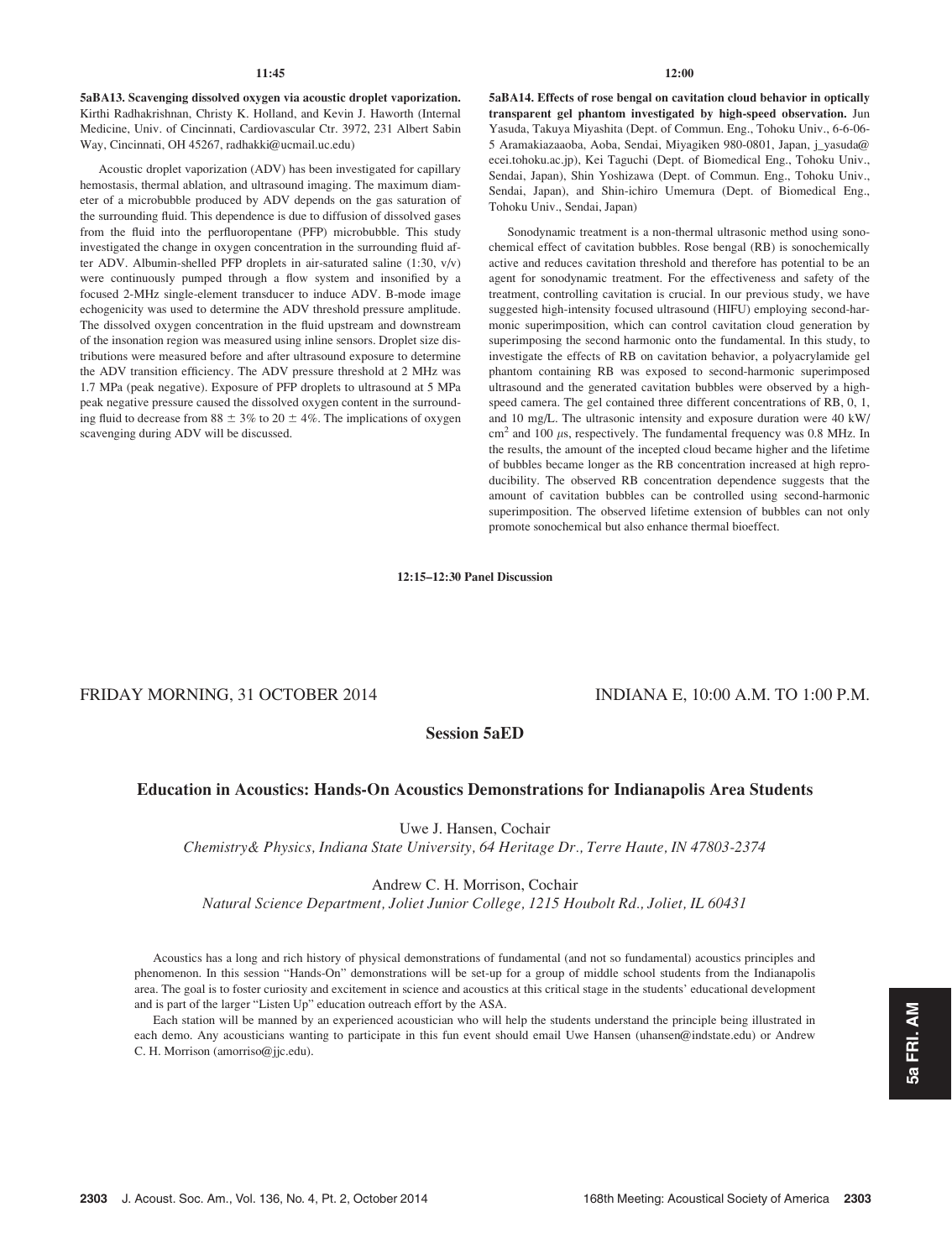# Session 5aNS

# Noise: Transportation Noise, Soundscapes, and Related Topics

Alan T. Wall, Chair

Battlespace Acoustics Branch, Air Force Research Laboratory, Bldg. 441, Wright-Patterson AFB, OH 45433

Chair's Introduction—9:45

### Contributed Papers

9:50

5aNS1. Traffic monitoring with noise: Investigations on an urban seismic network. Nima Riahi and Peter Gerstoft (Marine Physical Lab., Scripps Inst. of Oceanogr., 9500 Gilman Dr., MC 0238, La Jolla, CA 92093-0238, nriahi@ucsd.edu)

Traffic in urban areas generates not only acoustic noise but also much seismic noise. The latter is typically not perceptible by humans but could, in fact, offer an interesting data source for traffic information systems. To explore the potential for this, we study a 5300 geophone network, which covered an area of over 70 km<sup>2</sup> in Long Beach, CA, and was deployed as part of a hydrocarbon industry survey. The sensors have a typical spacing of about 100 m, which presents a two-sided processing challenge here: signals beyond a few receiver spacings from the sources are often strongly attenuated and scattered whereas nearby receiver signals may contain complicated near-field effects. We illustrate how we address this issue and give three simple applications: counting cars on a highway section, classifying different types of vehicles passing along a road, and measuring time and take-off velocity of aircraft at Long Beach airport. We discuss future work toward traffic monitoring and also possible connections with acoustical problems.

#### 10:05

5aNS2. Impact of AMX-A1 military aircraft operations on the acoustical environment close to a Brazilian airbase. Olmiro C. de Souza and Stephan Paul (UFSM, Acampamento, 569, Santa Maria, Santa Maria 97050003, Brazil, olmirocz.eac@gmail.com)

Military aircraft operating on airbases usually have a considerable impact on the neighborhood. While the impact of civil aircraft operations can be modeled by commercially available software, the same is hardly possible for military aircraft as no EPNL data are available for such aircraft and flight path are not restricted to those used by civilian operations. Therefore, in this work, the noise impact of AMX-A1 aircraft operating at a Brazilian airbase was evaluated from measurements originally intended for calibration of the noise map of an university that is in the vicinity. From the data, it was possible to obtain L<sub>Aeq10min</sub> with and without jet noise to see how much does AMX operations influence in the total measurement. Sound exposure levels (SEL) were also calculated. It was found that depending of AMX procedure (Approach, Departure, Touch, Go, etc.), jet noise increases the LAeq10min up to 10 dB and SEL values reaches 96, 6 dBA in sensitive areas. It will be discussed if A-weighted sound power level can be estimated form the data considering the aircraft as a point source in free field.

#### $10:20$

5aNS3. The effect of long-range propagation on contra-rotating open rotor en-route noise levels. Upol Islam (Inst. of sound and Vib. Res. (ISVR), Univ. of Southampton, Highfield Campus, Bldg. 13, Rm. 2009, Southampton, Hampshire SO17 1BJ, United Kingdom, ui1d11@soton.ac.uk)

The purpose was to calculate the en-route noise level produced by an advanced contra-rotating open rotor (CROR) powered aircraft. The en-route noise is defined as the noise produced by an aircraft in high altitude operation (>3000 m) measured by a microphone 1.2 m above ground level. Calculations were performed for three different aircraft operating conditions—cruise, climb, and descent. For each calculation, the aircraft noise source was modeled as an isolated CROR engine. This noise model was determined from experimental measurements made in a transonic wind tunnel using a 1/6th-scale open rotor rig. En-route noise levels were calculated using the whole aircraft noise prediction code SOPRANO. The CROR noise model were input into SOPRANO and long-distance propagation was calculated using the ray-tracing code APHRODITE, which is implemented within SOPRANO. This ray tracing code requires atmospheric wind speed, wind direction, temperature, and humidity profiles, which were collected from historical data around Europe. The ray tracing method divides the atmosphere up into a number of layers. Meteorological parameters were assumed to vary linearly between the values specified at the boundaries of each layer. Numerous simulations are conducted using different atmospheres in order to assess the impact of atmospheric conditions on the en-route noise levels.

#### 10:35

5aNS4. Gaps in the literature on the effects of aircraft noise on children's cognitive performance. Matthew Kamrath and Michelle C. Vigeant (Graduate Program in Acoust., Penn State Univ., 201 Appl. Sci. Bldg., University Park, PA 16802, kamrath64@gmail.com)

In the past two decades, several major studies have indicated that chronic aircraft noise exposure negatively impacts children's cognitive performance. For example, the longitudinal Munich airport study (Hygge, Am. Psychol. Soc., 2002) demonstrated that noise adversely affects reading ability, memory, attention, and speech perception. Moreover, the cross-sectional RANCH study (Stansfeld, Lancet, 2005) found a linear correlation between extended noise exposure and reduced reading comprehension and recognition memory. This presentation summarizes these and other recent studies and discusses four key areas in need of further research (ENNAH Final Report Project No. 226442, 2013). First, future studies should account for all of the following confounding factors: socioeconomic variables, daytime and nighttime aircraft, road, and train noise, and air pollution. Second, multiple noise metrics should be evaluated to determine if the character of the noise alters the relationship between noise and cognition. Third, future research should explore the mitigating effects of improved classroom acoustics and exterior sound insulation. Finally, additional longitudinal studies are necessary: (1) to establish a causal relationship between aircraft noise and cognition; and (2) to understand how changes in the duration of the exposure and in the age of the students influence the relationship. [Work supported by FAA PARTNER Center of Excellence.]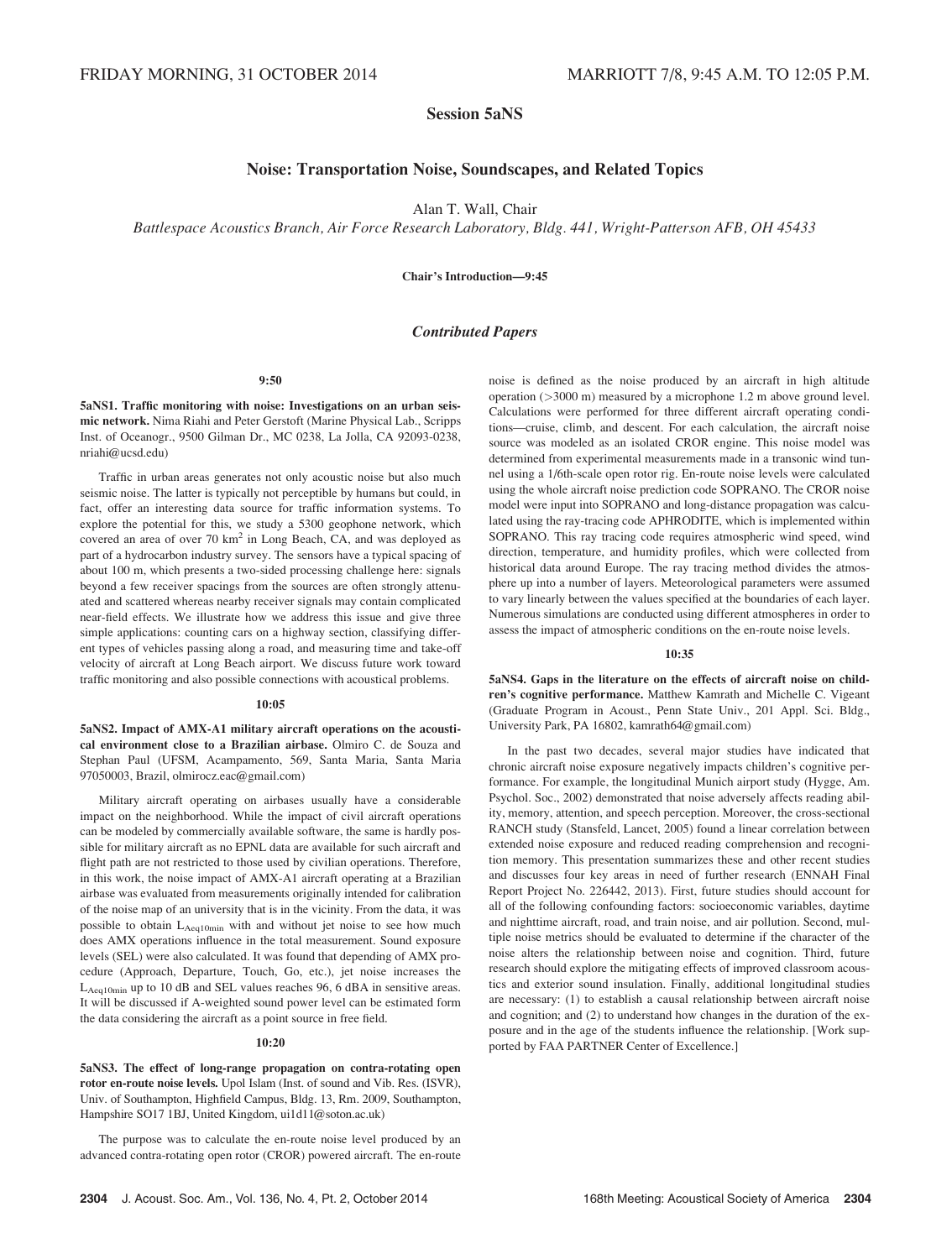#### $10:50$

5aNS5. Acoustic absorption of green roof samples commercially available in southern Brazil. Ricardo Brum, Stephan Paul (Centro de Tecnologia, Universidade Federal de Santa Maria, Rua Erly de Almeida Lima, 650, Santa Maria, RS 97105-120, Brazil, ricardozbrum@yahoo.com.br), Andrey R. da Silva (Centro de Engenharias da Mobilidade, Universidade Federal de Santa Catarina, Joinville, Brazil), and Tenile Piovesan (Centro de Tecnologia, Universidade Federal de Santa Maria, Santa Maria, RS, Brazil)

Previous investigations have shown that green roofs provide many environmental benefits, such as thermal conditioning, air cleaning, and rain water absorption. Nevertheless, information regarding acoustic properties, such as sound absorption and transmission loss is still sparse. This work presents measurements of the sound absorption coefficient of two types of green roofs commercially available in Brazil: the alveolar and the hexa system. Measurements were made in a reverberant chamber according to ISO-354 for different variations of both systems: the alveolar system with 2.5 cm of substrate with and without grass and 4 cm of substrate only. The hexa system was measured with layers of 4 and 6 cm of substrate without vegetation and 6 cm of substrate with a layer of vegetation of the sedum type. For all systems, high absorption coefficients were found for medium and high frequency limits ( $\alpha \approx 0.7$ ) and low absorption in low frequencies ( $\alpha \approx 0.2$ ). This was expected due to the highly porous structure of the substrate. The results suggest that the types of green roofs evaluated in this work could be a good approach to noise control in urban areas.

### 11:05

5aNS6. The perceived annoyance of urban soundscapes. Adam Craig, Don Knox, and David Moore (School of Eng. and Built Environment, Glasgow Caledonian Univ., 70 Cowcaddens Rd., Glasgow G4 0BA, United Kingdom, Adam.Craig@gcu.ac.uk)

Annoyance is one of the main factors that contribute to a negative view of environmental noise, and can lead to stress-related health conditions. Subjective perception of environmental sounds is dependent upon a variety of factors related to the sound, the geographical location, and the listener. Noise maps used to communicate information to the public about environmental noise in a given geographic location are based on simple noise level measurements and do not include any information regarding how perceptually annoying or otherwise the noise might be. This study involved subjective assessment by a large panel of listeners  $(N = 200)$  of a corpus of 60 pre-recorded urban soundscapes collected from a variety of locations around Glasgow City Centre. Binaural recordings were taken at three points during each 24 hour period in order to capture urban noise during day, evening, and night. Perceived annoyance was measured using Likert and numerical scales and each soundscape measured in terms of arousal and positive/negative valence. The results shed light on the subjective annoyance of environmental sound in a range of urban locations around Glasgow, and form the basis for development of environmental noise maps, which more fully communicate the effects of environmental noise to the public.

#### 11:20

5aNS7. What comprises a healthy soundscape for the captive Southern White Rhinoceros *(Ceratotherium simum simum)*? Suzi Wiseman (Environ. Geography, Texas State Univ.-San Marcos, 3901 North 30th St., Waco, TX 76708, sw1210txstate@gmail.com), Preston S. Wilson (Mech. Eng., Univ. Texas at Austin, Austin, TX), and Frank Sepulveda (Geophys., Baylor Univ., Killeen, TX)

Many creatures, including the myopic rhinoceros, depend upon hearing and smell to determine their environment. Nature is dominated by meaningful biophonic and geophonic information quickly absorbed by soil and vegetation, while anthrophonic urban soundscapes exhibit vastly different physical and semantic characteristics, sound repeatedly reflecting off hard geometric surfaces, distorting and reverberating, and becoming noise. Noise damages humans physiologically, including reproductively, and likely damages other mammals. Rhinos vocalize sonically and infrasonically, but audiograms are unavailable. They generally breed poorly in urban zoos, where infrasonic noise can be chronic. Biological and social factors are studied, but little attention if any is paid to soundscape. We present a methodology to analyze the soundscapes of captive animals according to their hearing range. Sound metrics determined from recordings at various institutions can then be compared and correlations with the health and wellbeing of their animals can be sought. To develop this methodology we studied the sonic, infrasonic, and seismic soundscape experienced by the white rhinos at Fossil Rim Wildlife Center, one of the few U.S. facilities to successfully breed this species in recent years. Future analysis can seek particular parameters known to be injurious to human mammals, plus parameters known to invoke response in animals.

#### 11:35

5aNS8. Shape optimization of acoustic horns using few design variables. Nilson Barbieri (Mech. Eng., PUCPR, Rua Imaculada Conceição, 1155, Curitiba, Paraná 80215-901, Brazil, nilson.barbieri@pucpr.br), Renato Barbieri (Mech. Eng., UDESC, Joinville, Santa Catarina, Brazil), Clebe T. Vitorino, and Key F. Lima (Mech. Eng., PUCPR, Curitiba, Brazil)

The main steps for design of the optimal geometry of acoustic horns employing numerical methods are: the definition of the domain and the restrictions and control of the boundary, the definition of the objective function and the frequency range of interest, the evaluation of the objective function value, and the selection of a robust optimization technique to calculate the optimal value. During the optimization process, the profile is changing continuously until obtaining the optimal horn profile. The main focus of this work was to obtain optimal geometries with the use of few design variables. Two different methods to control the horn profile during the optimization process are used: approximation of the contour of the horn with Hermite polynomials and sinusoidal functions. The numerical results show the efficiency of these methods and it was also found (at least from the engineering point of view) that the solution is not unique to the geometry of the horn to single-frequency. The results for the optimization for more than one frequency are also shown.

#### 11:50

5aNS9. Parametric study of a PULSCO vent silencer. Usama Tohid (Eng., PULSCO, 17945 Sky Park Circle, Ste. G, Irvine, CA 92614, u. tohid@pulsco.com)

We have conducted a parametric study via numerical simulations of a PULSCO vent silencer. The overall objective is to demonstrate the existence of an optimum system performance for a given set of operating conditions by modifying the corresponding geometry of the device. The vent silencer under consideration consists of a perforated diffuser, the silencer body, and a tube module. The tube module consists of a set of tubes through which the working fluid passes. The flow tubes are perforated and surrounded with acoustic packing that is responsible for the attenuation. The mathematical model of the vent silencer is built upon Helmholtz equation for the plane wave solution, and the Delany-Bazley model for the acoustic packing. The geometrical parameters chosen for the parametric study include: the porosity of the diffuser and the flow tubes, the type of packing material used for the tube module, bulk density for the acoustic packing, and the hole diameter of the perforated diffuser and flow tubes. The equations of the mathematical model are discretized over the computational domain and solved with a finite element method. Numerical results in terms of transmission loss, for the system, indicate that diffuser hole size of 1/4" with porosity of 0.1, flow tube hole size of 1/8" with porosity of 0.23, packing density of 16 kg/m<sup>3</sup> for TRS-10 and 100 kg/ $m<sup>3</sup>$  for Advantex provided the optimum results for the chosen set of conditions. The numerical results were found to be in agreement with experimental data.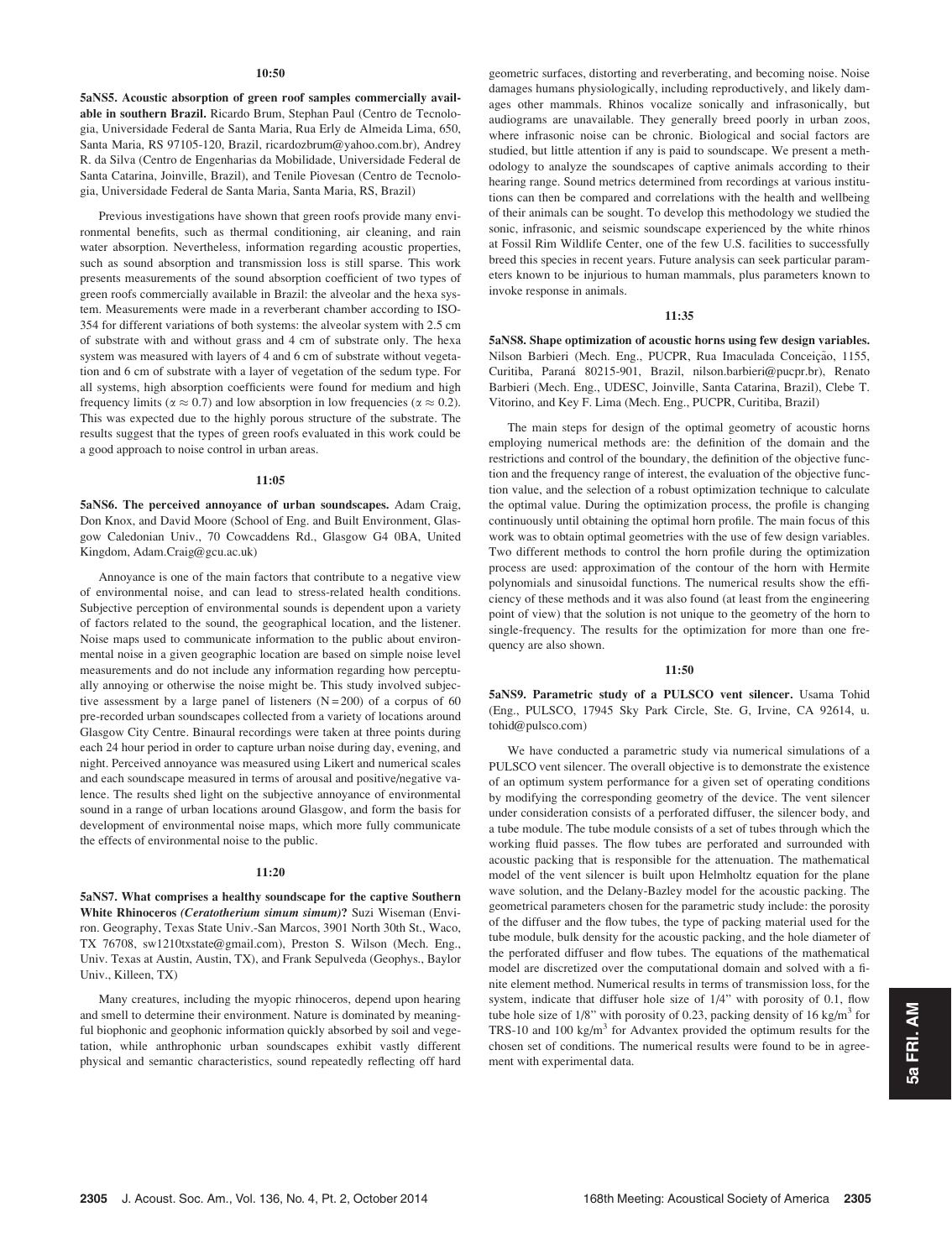# Session 5aPPa

# Psychological and Physiological Acoustics: Psychological and Physiological Acoustics Potpourri (Poster Session)

Noah H. Silbert, Chair

Communication Sciences & Disorders, University of Cincinnati, 3202 Eden Avenue, 344 French East Building, Cincinnati, OH 45267

All posters will be on display from 8:00 a.m. to 10:00 a.m. To allow contributors an opportunity to see other posters, contributors of odd-numbered papers will be at their posters from 8:00 a.m. to 9:00 a.m. and contributors of even-numbered papers will be at their posters from 9:00 a.m. to 10:00 a.m.

### Contributed Papers

5aPPa1. Is age-related hearing loss predominantly metabolic? Robert H. Withnell (Speech and Hearing Sci., Indiana Univ., Bloomington, IN) and Margarete A. Ueberfuhr (Systemic NeuroSci., Ludwig-Maximilians Univ., Großhaderner Str. 2, D-82152 Planegg-Martinsried, Munich, Germany, margarete.ueberfuhr@gmx.de)

Studies in animals have shown that age-related hearing loss is predominantly metabolic in origin. In humans, direct access to the cochlea is not usually possible and so non-invasive methods of assessing cochlear mechanical function are required. This study used a non-invasive assay of cochlear mechanical function, otoacoustic emissions, to examine a metabolic versus hair-cell-loss origin for age-related hearing loss. Three subject groups were examined: adult females with clinically normal hearing, adult females with age-related hearing loss, and adult males with noise-induced hearing loss. Contrasting otoacoustic emission input-output functions were obtained for the three groups, suggesting a causal relationship between age-related hearing loss and strial dysfunction.

5aPPa2. Further modeling of temporal effects in two-tone suppression. Erica L. Hegland and Elizabeth A. Strickland (Speech, Lang., and Hearing Sci., Purdue Univ., Heavilon Hall, 500 Oval Dr., West Lafayette, IN 47907, ehegland@purdue.edu)

Two-tone suppression, a nearly instantaneous reduction in cochlear gain and a by-product of the active process, has been extensively studied both physiologically and psychoacoustically. Some physiological data suggest that the medial olivocochlear reflex (MOCR), which reduces the gain of the active process in the cochlea, may also reduce suppression. The interaction of these two gain reduction mechanisms is complex and has not been widely studied or understood. Therefore, a model of the auditory periphery that includes the MOCR time course was used to systematically investigate this interaction of gain reduction mechanisms. This model was used to closely examine two-tone suppression at the level of the basilar membrane using suppressors lower in frequency than the probe tone. Results were compared both with and without elicitation of the MOCR. Preliminary results indicate that elicitation of the MOCR reduces two-tone suppression when measured as the total basilar membrane response at the characteristic frequency (CF) of the probe. The purpose of this study was to investigate further by separating the frequency components of the basilar membrane response at CF to determine the excitation produced by the probe and by the suppressor with and without MOCR elicitation. [Research supported by NIH(NIDCD)R01 DC008327 and T32 DC00030.]

5aPPa3. Characterization of cochlear implant-related artifacts during sound-field recording of the auditory steady state response using an amplitude modulated stimulus: A comparison among normal hearing adults, cochlear implant recipients, and implant-in-a-box. Shruti B. Deshpande (Commun. Sci. & Disord., Univ. of Cincinnati, 3202 Eden Ave., Cincinnati, OH 45267-0379, balvalsn@mail.uc.edu), Michael P. Scott (Div. of Audiol., Cincinnati Children's Hospital Medical Ctr., Cincinnati, OH), Fawen Zhang, Robert W. Keith (Commun. Sci. & Disord., Univ. of Cincinnati, Cincinnati, OH), and Andrew Dimitrijevic (Commun. Sci. Res. Ctr., Cincinnati Children's Hospital, Dept. of Otolaryngol., Univ. of Cincinnati, Cincinnati, OH)

Recent work has investigated the use of electric stimuli to evoke auditory steady state response (ASSR) in cochlear implant (CI) users. While more control can be exerted using electric stimuli, acoustic stimuli present natural listening environment for CI users. However, ASSR using acoustic stimuli in the presence of a CI could lead to artifacts. Five experiments investigated the presence and characteristics of CI-artifacts during soundfield ASSR using amplitude modulated (AM) stimulus (carrier frequency: 2 kHz; modulation frequency: 82.031 Hz). Experiment 1 investigated differences between 10 normal hearing (NH) and 10 CI participants in terms of ASSR amplitude versus intensity and onset phase versus intensity. Experiment 2 explored similar relationships for an implant-in-a-box. Experiment 3 investigated correlations between electrophysiological ASSR thresholds (ASSRe) and behavioral thresholds to the AM stimulus (BTAM) for the NH and CI groups. Mean threshold differences (ASSRe-BTAM) were computed for each group and group differences were studied. Experiment 4 investigated the presence of transducer-related artifacts using masking. Experiment 5 investigated the effect of manipulation of intensity and external components of the CI on the ASSR. Overall, results of this study provide the first comprehensive description of the characteristics of CI-artifacts during sound-field ASSR. Implications for future research to further characterize CI-artifacts, thereby leading to strategies to minimize them are discussed.

5aPPa4. Baseline neurophysiological noise levels in children with auditory processing disorder. Kyoko Nagao (Biomedical Res., Nemours/Alfred I. duPont Hospital for Children, 1701 Rockland Rd., CPASS, Wilmington, DE 19803, knagao@nemours.org), L. Ashleigh Greenwood (Audiol. Services, Pediatrix , Falls Church, VA), Raj C. Sheth, Rebecca G. Gaffney (Biology, Univ. of Delaware, Newark, DE), Matthew R. Cardinale (College of Osteopathic Medicine, New York Inst. of Technol., New York, NY), and Thierry Morlet (Biomedical Res., Nemours/Alfred I. duPont Hospital for Children, Wilmington, DE)

The current study examined the baseline neurophysiological responses between children with auditory processing disorder (APD) and the control group. Auditory event related potentials were recorded in 23 children with APD (ages 7–12 years, mean age = 8.9 years) and 25 age-matched control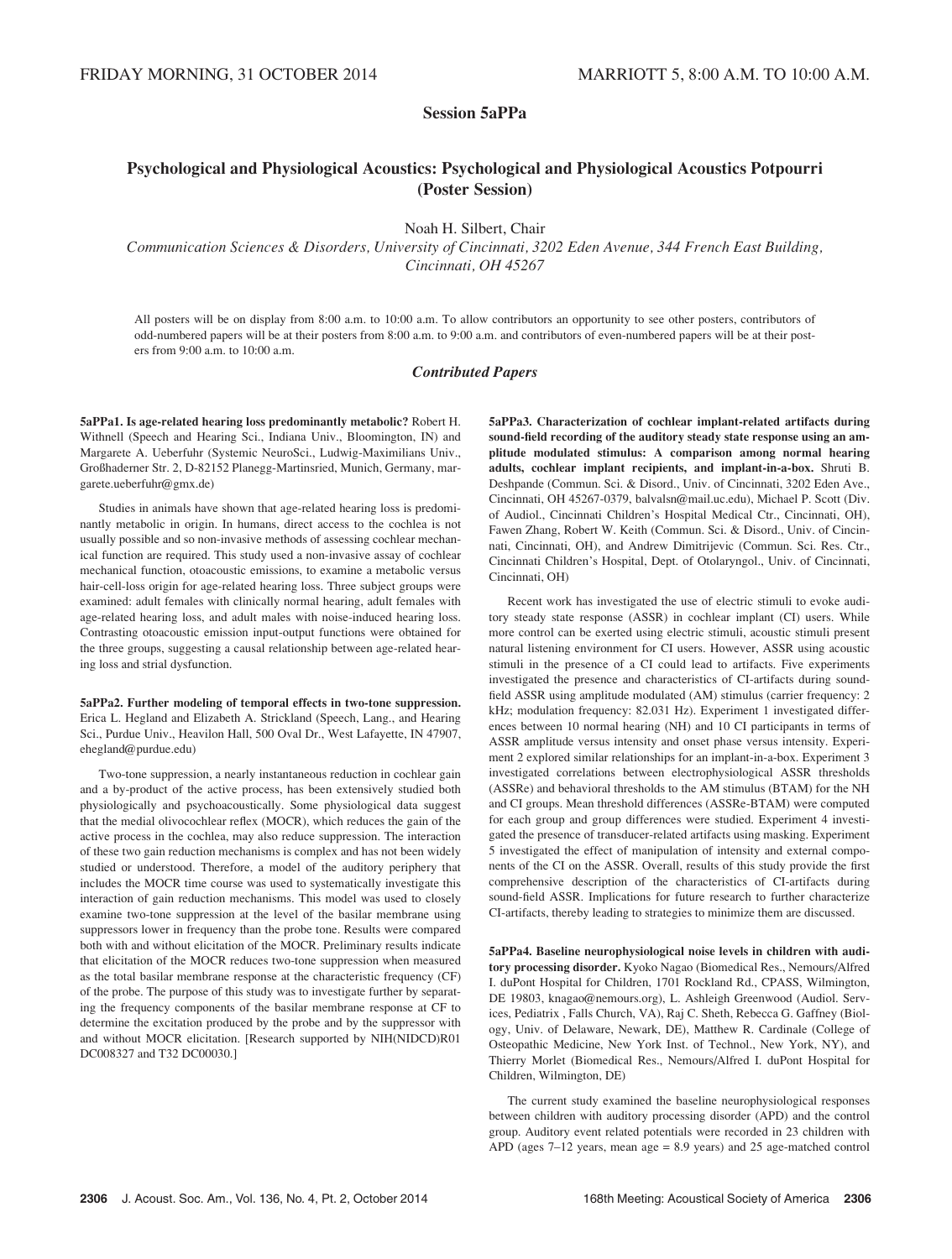children in response to a /da/ presented to each ear separately (right and left ear conditions). A no-sound condition was recorded as well. Baseline neurophysiological activity was measured as the root mean square amplitude of the 100 ms pre-stimulus period. Preliminary analysis of data from 19 children with APD and 13 controls indicated that the APD group showed significantly greater pre-stimulus amplitude than the control group in the left ear condition,  $F(1, 30) = 4.415$ ,  $p = 0.044$ , but we did not find significant group differences in the no-sound and right ear conditions,  $F(1, 30) = 2.237$ ,  $p =$ 0.15 and  $F(1, 30) = 0.088$ ,  $p = 0.77$ , respectively. The results suggest that children with APD may need a longer time period to return to a resting state than control children when the left ear is stimulated. Hence, these results may indicate asymmetrical neural activities of the auditory pathways in APD.

5aPPa5. Speech spectral intensity discrimination at frequencies above 6 kHz. Brian B. Monson (Dept. of Pediatric Newborn Medicine, Brigham and Women's Hospital, Harvard Med. School, 75 Francis St., Boston, MA 02115, bmonson@research.bwh.harvard.edu), Andrew J. Lotto, and Brad H. Story (Speech, Lang., and Hearing Sci., Univ. of Arizona, Tucson, AZ)

Hearing aids and other communication devices (e.g., mobile phones) have made some recent efforts to extend their bandwidths to represent higher frequencies. The impact of this expansion on speech perception is not well characterized. To assess human sensitivity to speech high-frequency energy (HFE, defined here as energy in the 8- and 16-kHz octave bands), difference limens for HFE level changes in male and female speech and singing were obtained. Listeners showed significantly greater ability to detect level changes in singing vs. speech, but not in female vs. male speech. Mean differences limen scores for speech and singing were about 5 dB in the 8-kHz octave (5.6–11.3 kHz) but 8–10 dB in the 16-kHz octave (11.3–22 kHz). These scores are lower (better) than scores previously reported for isolated vowels and some musical instruments, and similar to scores previously reported for white noise.

5aPPa6. Duration perception of time-varying sounds: The role of the amplitude decay and rise-time modulator. Lorraine Chuen (Psych., Neurosci. & Behaviour, McMaster Univ., Psych. Bldg. (PC), Rm. 102, 1280 Main St. West, Hamilton, ON L8S 4K1, Canada, chuenll@mcmaster.ca) and Michael Schutz (School of the Arts, McMaster Univ., Hamilton, ON, Canada)

It is well known that ramped (rising energy) sounds are perceived as longer in duration than damped (falling energy) sounds that are time-reversed, but otherwise identical versions of one another (Schlauch, Ries & DiGiovanni, 2001; Grassi & Darwin, 2006). This asymmetry has generally been attributed to the under-estimation of damped sound duration, rather than the over-estimation of ramped sound duration. As previous literature most commonly employs exponential amplitude modulators, in the present experiment, we investigate whether altering the nature of this amplitude decay- or rise-time modulator (linear or exponential) would influence this typically observed perceptual asymmetry. Participants performed an adaptive, 2AFC task that assessed the point of subjective equality (PSE) between a standard tone with a constant ramped/damped envelope, and a comparator tone with a "flat," steady state envelope whose duration varied according to a 1-up, 1 down rule. Preliminary results replicated previous findings that ramped sounds are perceived as longer than their time-reversed, damped counterparts. However, for sounds with a linear amplitude modulator, this perceptual asymmetry is partially accounted for by ramped tone over-estimation, contrasting previous findings in the literature conducted with exponential amplitude modulators.

5aPPa7. Relationship between gap detection thresholds and performance on the Advanced Measures of Music Audiation Test. Matthew Hoch (Music, Auburn Univ., Auburn, AL), Judith Blumsack, and Lindsey Soles (CMDS, Auburn Univ., 1199 Haley Ctr., Auburn, AL 36849-5232, blumsjt@auburn.edu)

Considerable neurophysiological, neural imaging, and behavioral research indicates that auditory processing in musicians differs from that of non-musicians (e.g., Musacchia et al., 2007; Ohnishi et al., 2001; Pantev et al., 1998; Parbery-Clark, 2009). Among the auditory skills in musicians that have been studied are gap detection measures of temporal acuity (Mishra & Panda, 2014; Payne, 2012). These studies typically have compared the gap detection thresholds of musicians and non-musicians. The present work relates gap detection performance to musical aptitude rather than to reported musical training history. In addition, in the present study, gap detection was measured under two different stimulus conditions: the within-channel (WC) condition (in which the sound that precedes the gap is spectrally identical to the sound following the gap) and the across-channel (AC condition) (in which the pre- and post-gap sounds are spectrally different. Results indicate a significant correlation between across-channel gap detection thresholds and musical aptitude and no correlation between within-channel performance and musical aptitude. These results have important implications for temporal acuity as it relates to musical aptitude.

5aPPa8. Modeling response times to analyze perceptual interactions in complex non-speech perception. Noah H. Silbert (Commun. Sci. & Disord., Univ. of Cincinnati, 3202 Eden Ave., 344 French East Bldg., Cincinnati, OH 45267, noah.silbert@uc.edu) and Joseph W. Houpt (Psych., Wright State Univ., Dayton, OH)

General recognition theory (GRT) provides a powerful framework for modeling interactions between perceptual dimensions in identification-confusion data. The linear ballistic accumulator (LBA) model provides powerful methods for analyzing multi-choice  $(2+)$  response time (RT) data as a function of evidence accumulation and response thresholds. We extend (static) GRT to the domain of RTs by fitting LBA models to RTs collected in two auditory GRT experiments. Although the mapping between the constructs of GRT (e.g., perceptual separability, perceptual independence) and the components of the LBA (e.g., drift rates, response thresholds) is complex, the dimensional interactions defined in GRT can be indirectly addressed in the LBA framework by testing for invariance of LBA parameters across appropriate subsets of the data. The present work focuses on correspondences between (invariance of) parameters in LBA and perceptual separability and independence in GRT.

5aPPa9. The effect of experience on environmental sound identification. Rachel E. Bash, Brandon J. Cash, and Jeremy Loebach (Psych., St. Olaf College, 1520 St. Olaf Ave., Northfield, MN 55057, bash@stolaf.edu)

The perception of environmental stimuli was compared across normal hearing (NH) listeners exposed to an eight-channel sinewave vocoder and experienced bilateral, unilateral, and bimodal cochlear implant (CI) users. Three groups of NH listeners underwent no training (control), one day of training with environmental stimuli (exposure), or four days of training with a variety of speech and environmental stimuli (experimental). A significant effect of training was observed. The experimental group performed significantly better than exposure or control groups, equal to bilateral CI users, but worse than bimodal users. Participants were divided into low, medium and high-performing groups using a two-step cluster algorithm. High-performing members were only observed for the CI and experimental conditions, and significantly more low-performing members were observed for exposure and control conditions, demonstrating the effectiveness of training. A detailed item-analysis revealed that the most accurately identified sounds were often temporal in nature or contained iconic repeating patterns (e.g., a horse galloping). Easily identified stimuli were common across all groups, with experimental subjects identifying more short or spectrally driven stimuli, and CI users identifying more animal vocalizations. These data demonstrate that explicit training in identifying environmental stimuli improves sound perception, and could be beneficial for new CI users.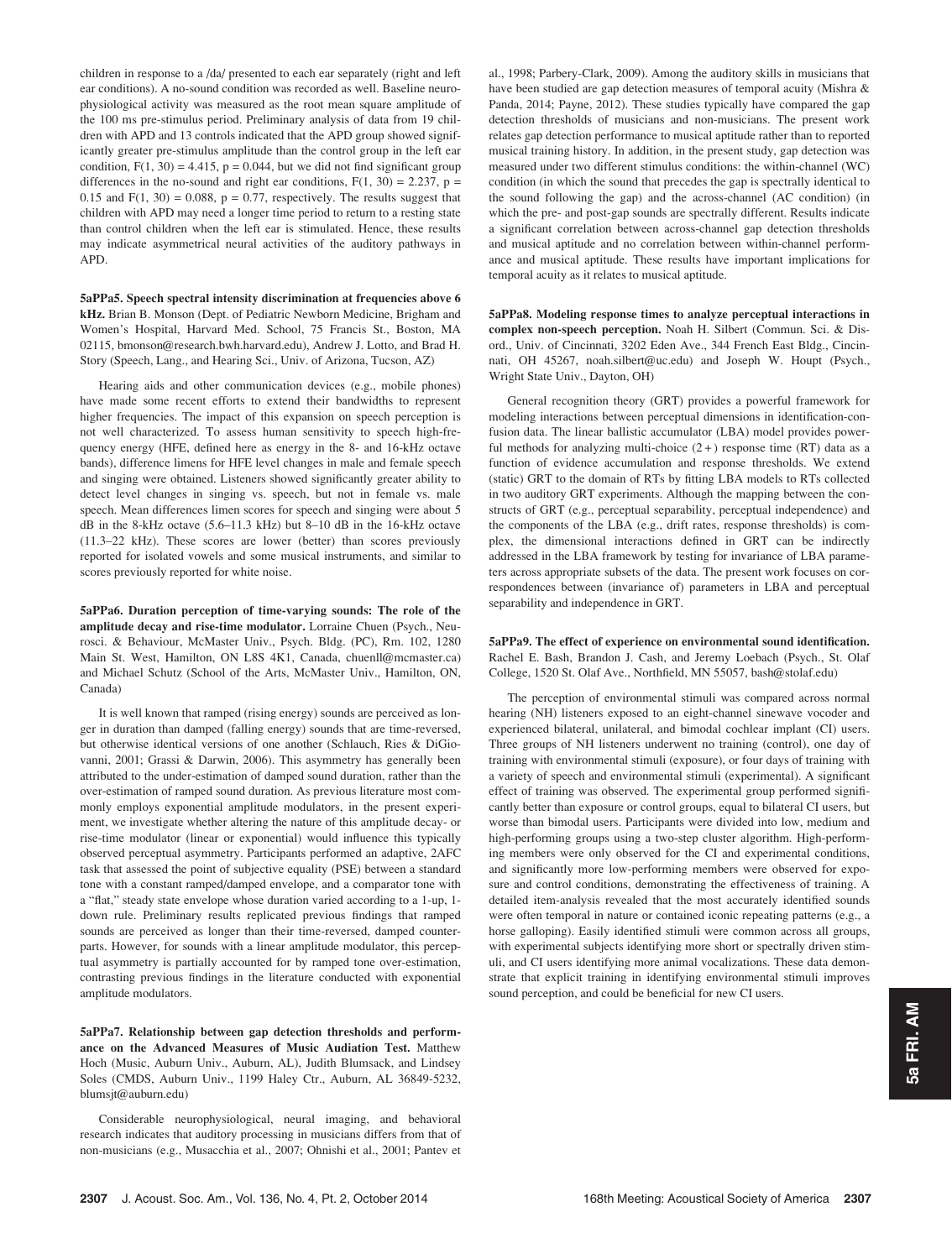5aPPa10. The U.S. National Hearing Test, a 2013–2014 progress report. Charles S. Watson (Res., Commun. Disord. Technol., Inc., CDT, Inc., 3100 John Hinkle Pl, Bloomington, IN 47408, watson@indiana.edu), Gary R. Kidd (Speech and Hearing, Indiana Univ., Bloomington, IN), James D. Miller (Res., Commun. Disord. Technol., Inc., Bloomington, IN), Jill E. Preminger (Surgery, Univ. of Louisville, Louisville, KY), Alex Crowley, and Daniel P. Maki (Res., Commun. Disord. Technol., Inc., Bloomington, IN)

A telephone-administered screening test for sensorineural hearing loss was made publically available in the United States in September 2013. This test is similar to the digits-in-noise test developed by Smits and colleagues in the Netherlands, versions of which are now in use in most European countries and in Australia. The test was initially offered in the United States for a small fee (\$8, then \$4) but after a year of promotion it became clear that either the fee or the complexity of paying it was inhibiting. During the first month in which the test was subsequently offered free of charge, 31,806 calls were made to the test line, of which 26,507 were completed tests. Analyses of test performance suggest that about 81% of the test takers had at least a mild hearing loss, and 40% had a substantial loss (estimated to be in excess of 45 dB PTA). Follow-up studies are being conducted to determine whether those who failed the test sought a full-scale hearing assessment, and whether those advised to obtain hearing aids did so. [Work funded by Grant No. 5R44DC009719 from the National Institute for Deafness and other Communication Disorders.]

# FRIDAY MORNING, 31 OCTOBER 2014 MARRIOTT 1/2, 10:15 A.M. TO 12:15 P.M.

# Session 5aPPb

# Psychological and Physiological Acoustics: Perceptual and Physiological Mechanisms, Modeling, and Assessment

Anna C. Diedesch, Chair Hearing & Speech Sciences, Vanderbilt University, Nashville, TN 37209

# Contributed Papers

#### 10:15

5aPPb1. Modest, reliable spectral peaks in preceding sounds influence vowel perception. Christian Stilp and Paul Anderson (Dept. of Psychol. and Brain Sci., Univ. of Louisville, 308 Life Sci. Bldg., Louisville, KY 40292, christian.stilp@louisville.edu)

Sensory systems excel at extracting predictable signal properties in order to be optimally sensitive to unpredictable, more informative properties. Studies of auditory perceptual calibration (Kiefte & Kluender, 2008 JASA; Alexander & Kluender, 2010 JASA) showed that when precursor sounds were filtered to emphasize frequencies matching the second formant  $(F_2)$  of the subsequent target vowel, vowel perception decreased its reliance on  $F<sub>2</sub>$ (predictable cue) and increased reliance on spectral tilt (unpredictable cue). Perceptual calibration occurred when reliable spectral peaks were 20 dB or larger, but findings in profile analysis and spectral contrast detection predict sensitivity to more modest spectral peaks. The present experiments tested identification of vowels varying in  $F_2$  (1000–2200 Hz) and spectral tilt (-12-0 dB/octave), perceptually varying from /u/ to /i/. Listeners first identified vowels in isolation, then following a sentence filtered to add a reliable + 2 to  $+ 15$  dB spectral peak centered at  $F_2$  of the target vowel. Changes in perceptual weights (standardized logistic regression coefficients) across sessions were indices of perceptual calibration. Vowel identification weighted  $F_2$  significantly less when reliable peaks were at least + 5 dB, but increases in spectral tilt weights were very modest. Results demonstrate high sensitivity to predictable acoustic properties in the sensory environment.

#### 10:30

5aPPb2. Testing the contribution of spectral cues on pitch strength judgments in normal-hearing listeners. William Shofner (Speech and Hearing Sci., Indiana Univ., 200 S. Jordan Ave., Bloomington, IN 47405, wshofner@indiana.edu) and Marisa Marsteller (Speech, Lang. and Hearing Sci., Univ. of Arizona, Tucson, AZ)

When a wideband harmonic tone complex (wHTC) is passed through a noise vocoder, the resulting sounds can have harmonic structures with large peak-to-valley ratios in the spectra, but little or no periodicity strength in the autocorrelation functions. Noise-vocoded wHTCs evoke simultaneous noise percepts and pitch percepts similar to those evoked by iterated rippled noises. We have previously shown that spectral cues do not appear to control behavioral responses of chinchillas to noise-vocoded wHTCs in a stimulus generalization task, but do appear to contribute to pitch strength judgments in normal-hearing listeners for noise-vocoded wHTCs relative to non-vocoded wHTCs. To further test the role of spectral cues, normal-hearing listeners judged the pitch strengths of noise-vocoded wHTCs relative to infinitely-iterated rippled noise (IIRN). Stimuli had harmonic structures with a fixed fundamental frequency of 500 Hz and were presented monaurally at 50 dB SL. Listeners' judgments of pitch strength evoked by vocoded wHTCs were generally consistent with peak-to-valley ratios of the stimuli. In order to reduce spectral cues and resolvability, stimuli were high-passed filtered. Pitch strength judgments of vocoded wHTCs were reduced following high-pass filtering. These findings suggest that spectral cues do contribute to pitch perception in human listeners.

### 10:45

5aPPb3. The role of onsets and envelope fluctuations in binaural cue use. G. Christopher Stecker and Anna C. Diedesch (Hearing and Speech Sci., Vanderbilt Univ. Medical Ctr., 1215 21st Ave. South, Rm. 8310, Nashville, TN 37232-8242, g.christopher.stecker@vanderbilt.edu)

Effective localization of real sound sources requires neural mechanisms to accurately extract and represent binaural cues, including interaural time and level differences (ITD and ILD) in the sound arriving at the ears. Many studies have explored the relative effectiveness of these cues, and how that effectiveness varies with the acoustical features of a sound such as spectral frequency and modulation characteristics. In particular, several classic and recent studies have demonstrated relatively greater sensitivity to ITD and ILD present at sound onsets and other positive-going fluctuations of the sound envelope. The results of those studies have clear implications for how spatial cues are extracted from naturally fluctuating sounds such as human speech, and how that process is altered by echoes, reverberation, and competing sources in real auditory scenes. Here, we review the results of several recent studies to summarize and critique the evidence for envelope-triggered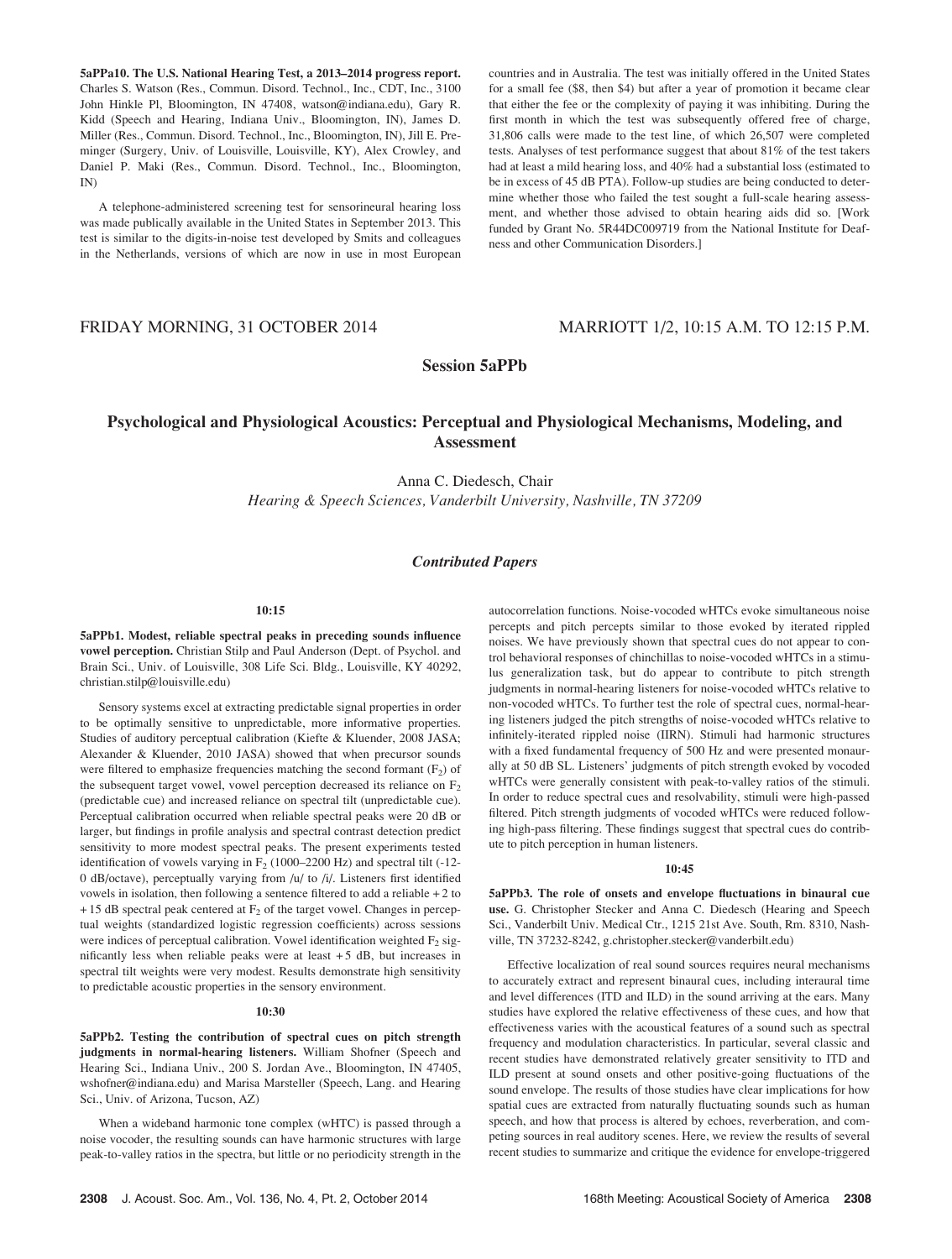extraction of ITD and ILD across a wide range of spectral frequencies. A number of competing models for cue extraction in fluctuating envelopes are also considered in light of this evidence. [Work supported by NIH R01- DC011548.]

### $11:00$

5aPPb4. Loudness of a multi-tonal sound field, consisting of either one two-component complex sound source or two simultaneous spatially distributed sound sources. Michaël Vannier and Etienne Parizet (Génie Mécanique Conception, INSA-Lyon, Laboratoire Vibrations Acoustique, 13, Pl. Jean Macé, Lyon 69007, France, michael.vannier@insa-lyon.fr)

The aim of the present study is to provide new elements about the perceived loudness of stationary complex sound fields and test the validity of current models under such conditions. The first part consisted in testing the hypothesis according which the directional loudness of a multi-component sound source could be fully explained by the directional loudness of each of its single components. In this way, the directional loudness sensitivities of a two-component complex sound source (third-octave noise bands centered at 1 kHz and 5 kHz) have been measured in the horizontal plane. Despite a previous equalization in loudness of each component to a frontal reference, a small effect of the azimuth angle on loudness still remained, partly disproving the assumption. In a second part, the influence of the spatial distribution of two sound sources on the global loudness was investigated (with the same two narrow-band noises). No effect has been found by Song (2007) for small incidence angles (10 and  $30^{\circ}$ ). The present experiment extends this result for wide incidence angles and so, under highly dichotic listening situations. Finally, all the subjective data have been compared with the predictions from different models of loudness, and the results will be discussed.

#### 11:15

5aPPb5. Computing interaural differences using idealized head models. Tingli Cai, Brad Rakerd, and William Hartmann (Phys. Astronomy, Michigan State Univ., 567 Wilson Rd., East Lansing, MI 48824, hartman2@msu. edu)

The spherical model of the human head, attributable to Lord Rayleigh, accounts for important features of observed interaural time differences (ITD) and interaural level differences (ILD), but it also fails to capture many details. To gain an intuitive understanding of the failures, we computed ITDs and ILDs for a succession of idealized shapes approximating the human head: sphere, ellipsoid, ellipsoid plus cylindrical neck, ellipsoid plus cylindrical neck plus disk torso. Calculations were done as a function of frequency (100–2500 Hz) and for source azimuths from 10 to 90 degrees using finite-element models. The computations were compared to free-field measurements on a KEMAR manikin. The spherical head model approximated many measured interaural features, but the frequency dependence tended to be too flat in both ITD and ILD. The ellipsoidal head produced greater variation with frequency and therefore agreed better with the measurements, reducing the RMS discrepancies in both ITD and ILD by 35%. Adding a neck further increased the frequency variation. Adding the disk torso further improved the agreement, especially below 1000 Hz, decreasing the ITD discrepancy by another 21\%. The evolution of models enabled us to associate details of interaural differences with overall anatomical features. [Work supported by the AFOSR grant 11NL002.]

### 11:30

5aPPb6. Acoustic reflex attenuation in phon loudness measurements. Julius L. Goldstein (Hearing Emulations LLC, Ariel Premium,Hearing Emulations LLC, 8825 Page Ave., Saint Louis, MO 63114-6105, goldstein.jl@ sbcglobal.net)

Equal Loudness-level Contours, ELC(f, L), represent the sound pressure level in dB SPL of tones at frequency f that are perceived by normal-hearing listeners as equally loud as a 1 kHz tone at L dB SPL. Loudness is defined relatively as L phons (Fletcher & Munson, 1933). ELC measurements by Lydolf and Møller (1997) included in the current ISO standard (Suzuki & Takeshima, JASA vol. 116, 2004), show systematic increases in ELC growth rate with loudness above 60 phons and below 1 kHz, which suggests middle-ear attenuation by the acoustic reflex (AR). A steady-state ELC model was assembled including known mechanisms: (1) middle ear transmission modified by a head-related-transfer-function, (2) compressive cochlear amplification (CA) for signaling loudness, (3) a negative feedback model for AR attenuation by CA inputs exceeding AR threshold, and (4) attenuation of pressure-field stimuli by trans-eardrum static pressure. Model parameters were calculated from ELC data using minimum-square-error estimation. AR attenuation below 1 kHz depends on AR attenuation at the 1 kHz loudness reference frequency, but predicted ELCs are relatively insensitive to it. An earlier psychophysical study of AR attenuation, including 1 kHz, is consistent with subject-dependent model predictions (Rabinowitz & Goldstein, JASA vol. 54, 1973; Rabinowitz, 1977). [NIH-Funded.]

#### 11:45

5aPPb7. Effects of tinnitus and hearing loss on functional brain networks involved in auditory and visual short-term memory. Fatima T. Husain, Kwaku Akrofi (Speech and Hearing Sci., Univ. of Illinois at Urbana-Champaign, 901 S. Sixth St., Champaign, IL 61820, husainf@illinois.edu), and Jake Carpenter-Thompson (Neurosci., Univ. of Illinois at Urbana-Champaign, Champaign, IL)

Brain imaging data were acquired from three subject groups—persons with hearing loss and tinnitus (TIN), individuals with similar hearing loss without tinnitus (HL) and those with normal hearing without tinnitus (NH)—to test the hypothesis that TIN and control subjects use different functional brain networks for short-term memory. Previous studies have provided evidence of a link between hearing disorders such as tinnitus and the reorganization of auditory and extra-auditory functional networks. Greater knowledge of this reorganization could lead to the development of more effective therapies. Data analysis was conducted on fMRI data obtained while subjects performed short-term memory tasks with low or high attentional loads, using both auditory and visual stimuli in separate scanning sessions. Auditory stimuli were pure tones with frequencies between 500 and 1000 Hz. Visual stimuli were Korean fonts, unfamiliar to the subjects. We found similar behavioral response across the three groups for both modalities and tasks. However, the groups differed in their brain response, with these differences being more marked for the auditory tasks and not for the tasks involving visual stimuli.

### 12:00

5aPPb8. Preliminary results of a two-interval forced-choice method for assessing infant hearing sensitivity. Lynne Werner (Speech & Hearing Sci., Univ. of Washington, 1417 North East 42nd St., Seattle, WA 98105- 6246, lawerner@u.washington.edu)

Current methods for assessing infants' hearing are yes-no, single interval procedures. Although bias-free statistics can be used to describe the results of such procedures, with the limited number of trials typically available from an individual infant, use of these statistics can be problematic. A twointerval forced choice method based on infants' anticipatory eye movements toward an interesting visual event is currently under development. Preliminary results indicate that a high proportion of both 3- and 7-month-old infants achieve over 80% correct in the detection of a 70 dB SPL 1000 Hz tone presented through an insert earphone. Infants continue to perform better than expected by chance at levels as low as 25 dB SPL. Thus, a test method based on infant eye movements holds potential as an efficient behavioral method for assessing infant hearing.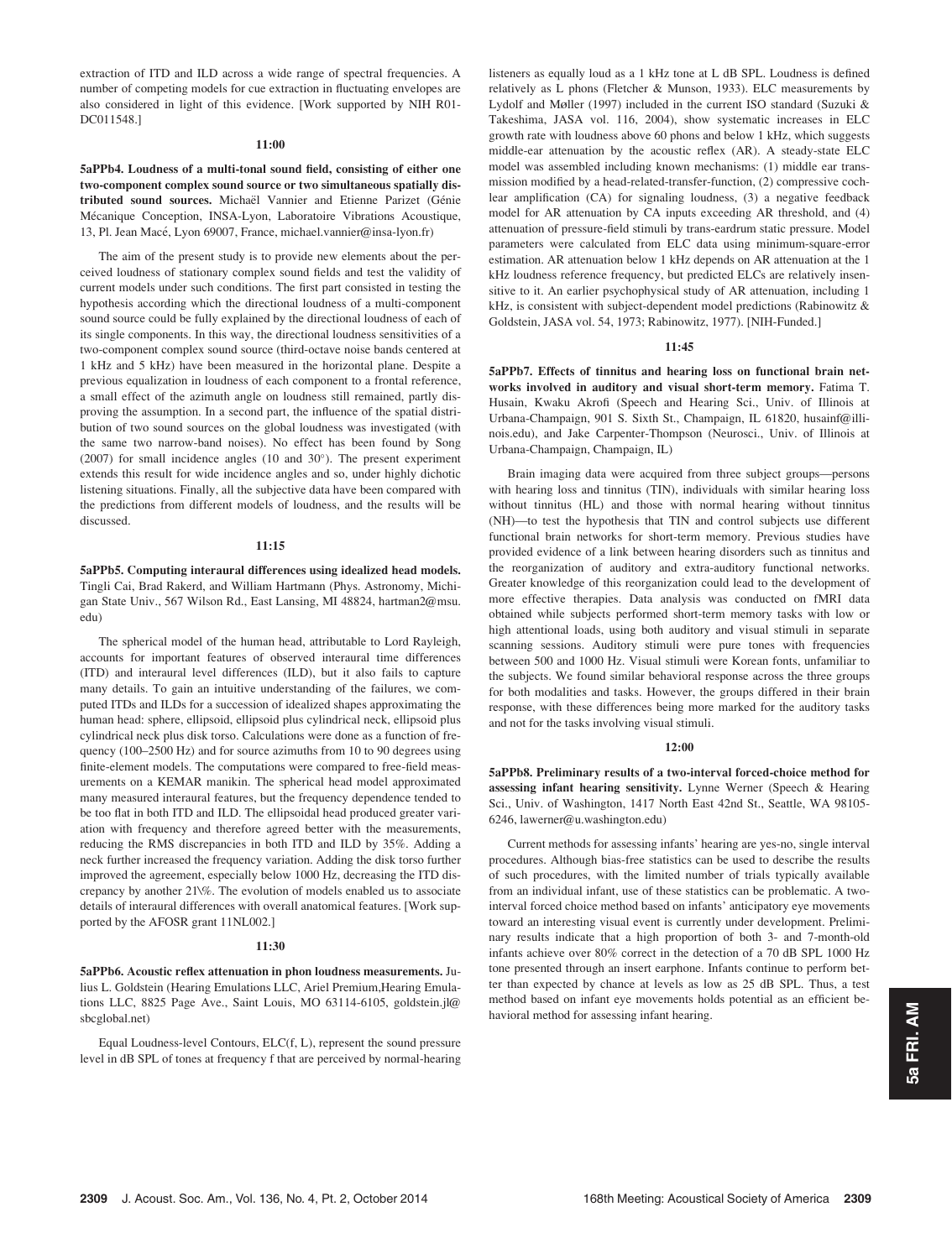Session 5aSC

# Speech Communication: Speech Perception and Production in Challenging Conditions (Poster Session)

Alexander L. Francis, Chair

Purdue University, SLHS, Heavilon Hall, 500 Oval Dr., West Lafayette, IN 47907

All posters will be on display from 8:00 a.m. to 12:00 noon. To allow contributors an opportunity to see other posters, contributors of odd-numbered papers will be at their posters from 8:00 a.m. to 10:00 a.m. and authors of even-numbered papers will be at their posters from 10:00 a.m. to 12:00 noon.

## Contributed Papers

5aSC1. A new dual-task paradigm to assess cognitive resources utilized during speech recognition. Andrea R. Plotkowski and Joshua M. Alexander (Speech, Lang., and Hearing Sci., Purdue Univ., 500 Oval Dr., West Lafayette, IN 47906, mitche99@purdue.edu)

Listening to ongoing conversations in challenging situations requires explicit use of cognitive resources to decode and process spoken messages. Traditional speech recognition tests are insensitive measures of this cognitive effort, which may differ greatly between individuals or listening conditions. Furthermore, most dual-task paradigms that have been devised for this purpose generally rely on secondary tasks like reaction time and recall that do not reflect real-world listening demands. A new task was designed to capture changes in both speech recognition and verbal processing across different conditions. Listeners heard two sequential sentences spoken by opposite gender talkers in speech-shaped noise. The primary task was a traditional speech recognition test, in which listeners immediately repeated aloud the second sentence in the pair. The secondary task was designed to engage explicit cognitive processes by requiring listeners to write down the first sentence after holding it in memory while listening to and repeating back the second sentence. Test sentences consisted of lists from the PRESTO test (Gilbert et al. 2013, J. Am. Acad. Audiol. vol. 24, pp. 26–36) that were carefully modified to help ensure list-equivalency. Psychometric results from the revised PRESTO sentence lists and from the new dual-sentence task will be reported.

5aSC2. Vocal effort, coordination, and balance. Robert A. Fuhrman (Linguist, U Br. Columbia, 2613 West Mall, Vancouver, BC, Canada, robert.a. fuhrman@gmail.com), Adriano Barbosa (Electron. Eng., Federal Univ. of Minas Gerais, Belo Horizonte, Brazil), and Eric Vatikiotis-Bateson (Linguist, U Br. Columbia, Vancouver, BC, Canada)

Manipulating speaking and discourse requirements allows us to asses the time-varying correspondences between various subsystems within a talker at different levels of vocal effort. These subsystems include fundamental frequency (F0) and acoustic amplitude, rigid body (6D) motion of the head, motion (2D) of the body, and postural forces and torques measured at the feet. Analysis of six speakers has confirmed our hypothesis that as vocal effort increases coordination among sub-systems simplifies, as shown by greater correspondence (e.g., the instantaneous correlation) between the various time-series measures. However, at the two highest levels of vocal effort, elicited by having talkers shout to and yell at someone located appropriately far away, elements of the postural force, notably one or more torque components, often show a reduction in correspondence with the other measures. We interpret this result as evidence that talkers become more rigidly coordinated at the highest levels of vocal effort, which can interfere with their balance. Furthermore, the discourse type—shouting at someone to carry on a conversation vs. yelling at someone not expected to reply—can be associated with differing amounts of imbalance.

5aSC3. The gradient effect of transitional magnitude: A source of the vowel context effect. SANG-IM LEE-KIM (Linguist, New York Univ., 45-35 44th St. 1i, Sunnyside, NY 11104, sangim119@gmail.com)

Previous studies have shown that vocalic transitions play an important role in the identification of the consonantal places (e.g., Whalen 1981/1991, Nowak 2006, Babel & McGuire 2013). While it has been intermittantly reported that the contribution of transitions may depend on vowel contexts, the common methodology, i.e., C-V cross-splicing, is too coarse to precisely identify the nature of this effect. In the present study, vocalic transitions are systematically manipulated and used as a gradient variable by incrementally removing the transitional period of the three vowels /u a e/ following alveolopalatal sibilant  $\sqrt{c}$  in Polish. In an identification task, native Polish speakers were given a choice between  $\sqrt{\frac{c}{m}}$  and  $\sqrt{\frac{c}{m}}$  for stimuli with varying levels of palatal transitions. The results showed that participants' perception is gradient: greater transitions overall elicit more palatal responses in all vowel contexts. More importantly, it has been shown that the apparent vowel effect can be largely reduced to the relative magnitude of transitions that are specific to each vowel. The low and back vowels elicit greater palatal transitions providing more robust transitional cues in perception, while the high and front vowels elicit smaller or nearly zero palatal transitions providing less robust cues to the sibilants' place.

5aSC4. Adaptive compensation for reliable spectral characteristics of a listening context in vowel perception. Paul Anderson and Christian Stilp (Psychol. and Brain Sci., Univ. of Louisville, 2301 S 3rd St., Louisville, KY, paul.anderson@louisville.edu)

When precursor sounds are filtered to emphasize frequencies matching  $F_2$  of a subsequent target vowel, vowel perception decreases reliance on  $F_2$ (predictable cue) and increases reliance on spectral tilt (unpredictable cue) and vice versa. Previously, initial cue weights and weight changes (i.e., perceptual calibration to reliable signal properties) were larger for  $F_2$  than tilt, obscuring whether the magnitude of calibration reflects cue predictability or  $F_2$ 's status as a primary cue to vowel identity. Here, vowels varied from /u/ to  $\frac{1}{l}$  in tilt (-12-0 dB/octave) and the full range of  $F_2$  values (1000–2200 Hz) or a reduced range (1300–1900 Hz) designed to decrease  $F_2$  cue weights, making tilt the primary cue for vowel identification. Vowels were presented in isolation, then following sentences filtered to match the target vowel's  $F_2$  or tilt. In isolation, cue weights for  $F_2$  were higher when identifying full- $F_2$ -range vowels and higher for tilt when identifying reduced- $F_2$ range vowels. Weight changes (calibration) were comparable when the primary cue was predictable; this was also true for predictable secondary cues (tilt for full-F<sub>2</sub>-range vowels, F<sub>2</sub> for reduced-F<sub>2</sub>-range vowels). Perceptual calibration to reliable signal properties is an adaptive process reflecting cue predictability, not solely *a priori* cue use (e.g.,  $F_2$  over tilt).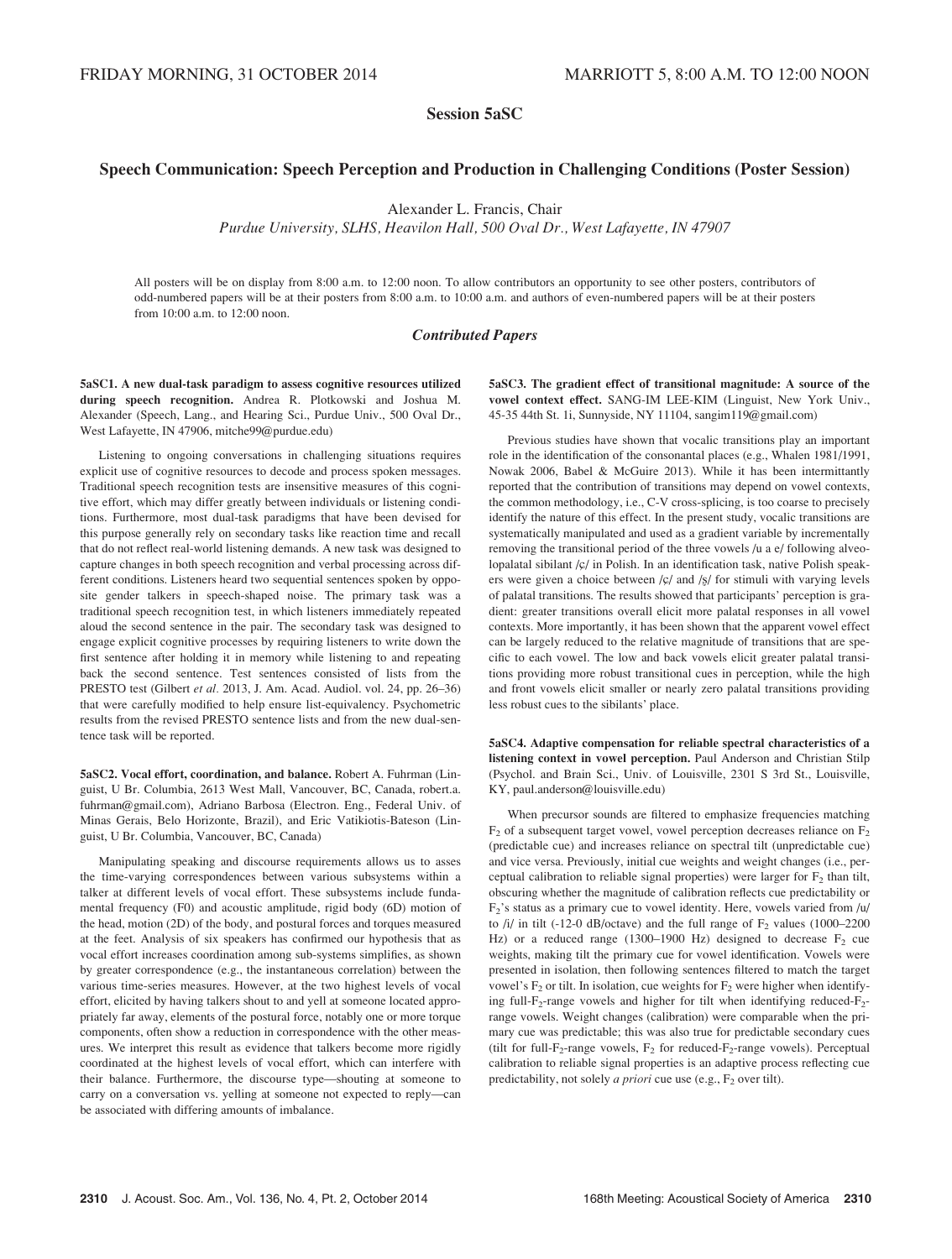5aSC5. An approach to the analysis of relations between syllable and sentence perception in quiet and noise in the Speech Perception Assessment and Training System: Preliminary results for ten hearing-aid users. James D. Miller (Res., Commun. Disord. Technol., Inc., 3100 John Hinkle Pl, Ste 107, Bloomington, IN 47408, jamdmill@indiana.edu)

Logistic functions relating abilities to indentify syllable onsets, nuclei, and codas in quiet and noise as a function of snr are measured. Syllable perception is the product of these individual abilities. It is found that syllable perception in noise is highly correlated with syllable perception quiet. The relation of sentence perception in the SPATS sentence task with SPATS syllable constituent perception is examined. As shown years ago at the Bell Labs, only modest levels of syllable identification are needed to support nearly perfect levels of sentence perception. Here, it is found that sentence perception in quiet and noise is correlated with syllable perception in quiet, the use of inherent context provided by syllable perception (Boothroyd and Nittrauer (1988)), and with the use of situational context, independent of syllable perception. Finally, the effects of speech perception training on these relations are examined for each of the ten hearing-aid users studied. [Work supported by NIH/NICD Grant R21/R33DC011174 "Multi-site Study of the Efficacy of Speech Perception Training for Hearing-Aid Users," C. S. Watson, PI. Data supplied by cooperating sites: Medical University of South Carolina, J. Dubno, Site PI; University of Memphis, D. Wark, Site PI; and University of Maryland, S. Gordon-Salant, Site PI.]

5aSC6. Neural-scaled entropy predicts the effects of nonlinear frequency compression on speech perception. Varsha Hariram and Joshua Alexander (Speech Lang. and Hearing Sci., Purdue Univ., 500 Oval Dr., West Lafayette, IN 47907, vhariram@purdue.edu)

Signal processing schemes used in hearing aids, such as nonlinear frequency compression (NFC) recode speech information by moving high-frequency information to lower frequency regions. Perceptual studies have shown that depending on the dominant speech sound, compression occurs and the amount of compression can have a significant effect on perception. Very little is understood about how frequency-lowered information is encoded by the auditory periphery. We have developed a measure that is sensitive to information in the altered speech signal in an attempt to predict optimal hearing aid settings for individual hearing losses. The Neural-Scaled Entropy (NSE) model examines the effects of frequency-lowered speech at the level of the inner hair cell synapse of an auditory nerve model [Zilany et al. 2013, Assoc. Res. Otolaryngol.]. NSE quantifies the information available in speech by the degree to which the pattern of neural firing across frequency changes relative to its past history (entropy). Nonsense syllables with different NFC parameters were processed in noise. Results are compared with perceptual data across the NFC parameters as well as across different vowel-defining parameters, consonant features, and talker gender. NSE successfully captured the overall effects of varying NFC parameters across the different sound classes.

5aSC7. Tempo-based segregation of spoken sentences. Gary R. Kidd and Larry E. Humes (Speech and Hearing Sci., Indiana Univ., 200 S. Jordan Ave., Bloomington, IN 47405, kidd@indiana.edu)

The ability to make use of differences in speech rhythms to selectively attend to a single spoken message in a multi-talker background was examined in a series of studies. Sentences from the coordinate response measure corpus provided a set of stimuli with a common rhythmic framework spoken by several talkers at similar speaking rates. Subjects were asked to identify two key words spoken in a "target" sentence identified by a word (call sign) near the beginning of the sentence. The target talker was always in the same male voice and either two or six background talkers were presented in different voices (half male and half female). The rate of the background talkers was manipulated to create natural sounding speech that preserved the original pitch and speech rhythms at faster and slower speaking rates. Unaltered target sentences were presented in the presence of faster, unaltered, or slower competing sentences. Performance was poorest with matching target and background tempos, with substantial increases in performance as the tempo differences increased. Modification of the target-sentence rate confirmed that the effect is due to the relative timing of target and background speech, rather than the properties of rate-modified background speech. [Work supported by NIH-NIA.]

5aSC8. Perceptual versus cognitive speed in a time-compressed speech task. Michelle R. Molis, Frederick J. Gallun, and Nirmal Srinivasan (National Ctr. for Rehabilitative Auditory Res., Portland VA Medical Ctr., 3710 SW US Veterans Hospital Rd., Portland, OR 97239, michelle.molis@ va.gov)

Time-compression retains the information-bearing spectral change present uncompressed speech, although at a rate that may outstrip cognitive processing speed. To compare the relative importance of perceptual and cognitive processing speed, we compared the understanding of (1) timecompressed stimuli expanded in time via gaps with (2) uncompressed stimuli where spectral change information was removed. We hypothesized that, despite the initial compression, the compressed and expanded stimuli would be more intelligible as it would retain relatively more information-bearing spectral change. Participants were somewhat older listeners (mid-1950s to mid-1960s) with normal hearing or mild hearing loss. Stimuli were spoken seven-digit strings time-compressed via pitch synchronous overlap and add (PSOLA) at three uniform compression ratios (2:1, 3:1, and 5:1). In gap insertion conditions, the total duration of the compressed stimuli was restored via introduction of periodic gaps. This produced signal-to-gap ratios of 1:1, 1:2, and 1:4. For comparison, segments of unaccelerated strings, equal to the duration of the inserted gaps, were zeroed out resulting in the same signal-to-gap ratios. Listeners identified the final four digits of the strings presented in quiet and in a steady-state, speech-shaped background noise ( $SNR + 5$ ). Our hypothesis was supported for the fastest compression rates. [Work supported by VA RR&D.]

5aSC9. Information-bearing acoustic changes are important for understanding vocoded speech in a simulation of cochlear implant processing strategies. Christian Stilp (Dept. of Psychol. and Brain Sci., Univ. of Louisville, 308 Life Sci. Bldg., Louisville, KY 40292, christian.stilp@louisville. edu)

Information-bearing acoustic changes (IBACs) in the speech signal are important for understanding speech. This was demonstrated with cochleascaled entropy for cochlear implants  $(CSE<sub>CI</sub>)$ , which measures perceptually significant intervals of noise-vocoded speech (Stilp et al., 2013 JASA; Stilp, 2014 JASA; Stilp & Goupell, 2014 ASA). However, vocoding does not necessarily mimic CI processing. Some CI processing strategies present acoustic information in all channels at all times (e.g., CIS) while others present only the *n*-highest-amplitude channels out of  $m$  at any time (e.g., ACE). Here, IBACs were explored in a simulation of ACE processing. Sentences were divided into 22 channels spanning 188–7938 Hz and noise-vocoded. In each 1-ms interval (simulating 1000 pulses/second stimulation rate), only the eight highest-amplitude channels were retained.  $CSE<sub>CI</sub>$  was calculated between 1-ms or 16-ms sentence segments, then summed into 80-ms intervals. High-CSE<sub>CI</sub> or low-CSE<sub>CI</sub> intervals were replaced by speech-shaped noise. Consistent with previous studies, replacing high- $CSE<sub>CI</sub>$  intervals impaired sentence intelligibility more than replacing an equal number of low-CSE<sub>CI</sub> intervals. Importantly, performance was comparable when 1- or 16-ms IBACs were replaced by noise. Results reveal the perceptual importance of IBACs on rapid timescales after simulated ACE processing, indicating this information is likely available to CI users for understanding speech.

5aSC10. Talker intelligibility across clear and sinewave vocoded speech. Jeremy Loebach, Gina Scharenbroch, and Katelyn Berg (Psych., St. Olaf College, 1520 St. Olaf Ave., Northfield, MN 55057, loebach@stolaf.edu)

Talker intelligibility was compared across clear and sinewave vocoded speech. Ten talkers (5 female) from the Midwest and Western dialect regions recorded samples of 210 meaningful IEEE sentences, 206 semantically anomalous sentences, and 300 MRT words. Ninety-three normal hearing participants provided open set transcriptions of the materials presented in the clear over headphones. Forty-one different normal hearing participants provided open set transcriptions of the materials processed with an eight-channel sinewave vocoder. Transcription accuracy was highest for clear speech compared to vocoded speech, and for meaningful sentences, followed by anomalous sentences and words for both conditions. Weak talker effects were observed for the meaningful sentences in the clear (ranging from 97.7% to 98.2%), but were more pronounced for vocoded versions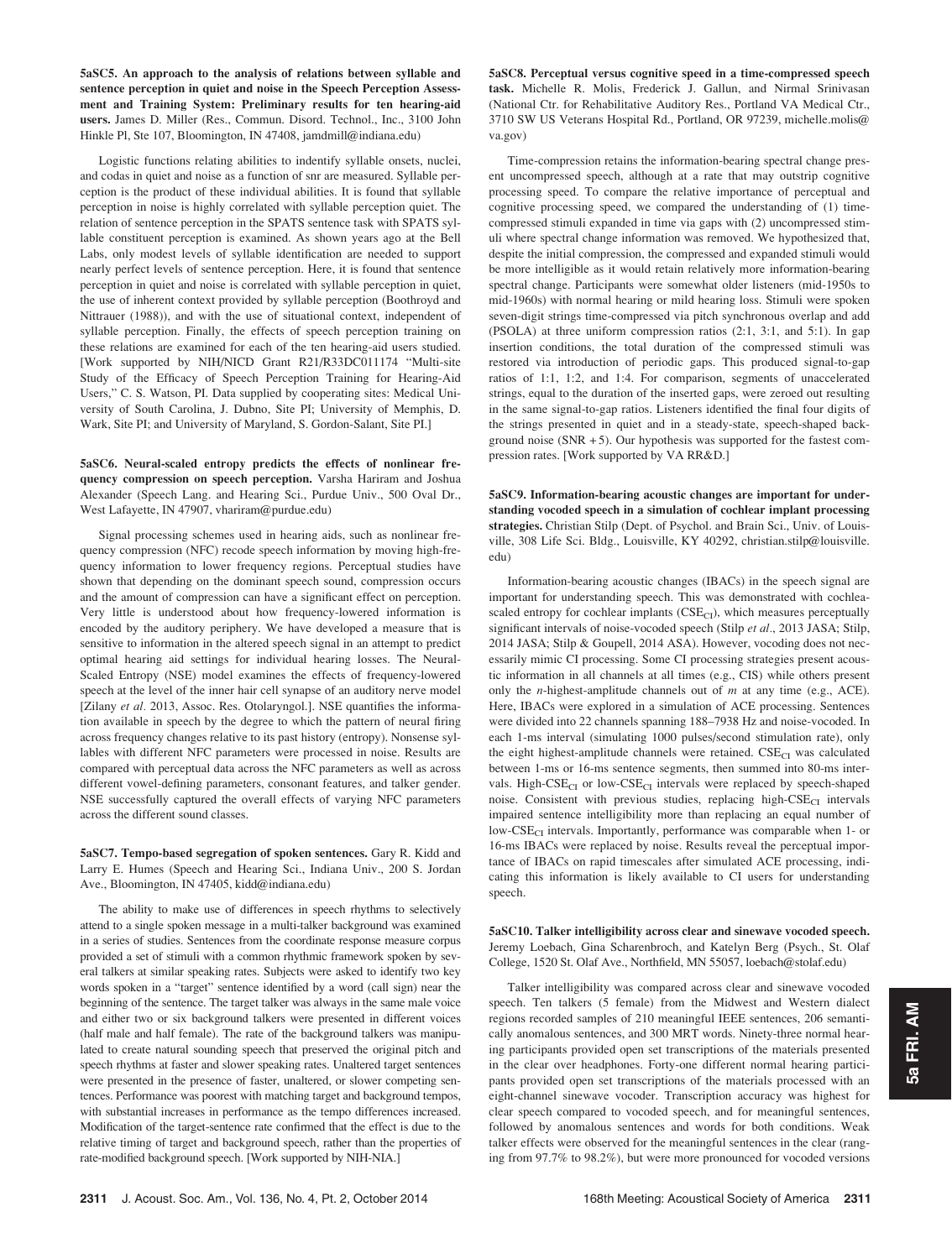(68.5% to 85.5%). Weak talker effects were observed for semantically anomalous sentences in the clear (89.4%-93.3%), but more variability was observed across talkers in the vocoded condition (54.4%–73.7%). Finally, stronger talker effects were observed for clear and vocoded MRT words (83.8%–95.6%, 46.3%–59.0%, respectively). Talker rankings differed across stimulus conditions, as well as across processing conditions, but significant positive correlations between conditions were observed for meaningful and anomalous sentences, but not MRT words. Acoustic and dialect influences on intelligibility will be discussed.

5aSC11. Vowels of four-year-old children with cerebral palsy in Mandarin-learning environment. Li-mei Chen (Foreign Lang. and Lit., National Cheng Kung Univ., Tainan, Taiwan), Yu Ching Lin (Physical Medicine and Rehabilitation, National Cheng Kung Univ., Tainan, Taiwan), Wei Chen Hsu, and Meng-Hsin Yeh (Foreign Lang. and Lit., National Cheng Kung Univ., 1 University Rd, Tainan 701, Taiwan, myonaa@gmail. com)

Characteristics of vowel productions of children with cerebral palsy (CP) were investigated with data from two 4-year-old children with CP and two typically-developing (TD) children in Mandarin-learning environment. Clear vowel productions from picture naming and natural conversation in three 50-minute audio recordings of each child were transcribed and analyzed. Seven parameters were examined: vowel duration of /a/, F2 slope in transition of CV sequence, cumulative change of F2 for vowel /a/, degree of nasalization in oral vowel (A1-P1), percent of jitter, percent of shimmer, and the signal to noise ratio (SNR). Major findings are: (1) The CP group showed shorter vowel duration of /a/; (2) TD group has larger F2 slope in CV transition; (3) No obvious differences were found between TD and CP groups in cumulative change of F2 for vowel /a/, degree of nasalization (A1-P1), and voice perturbation (percent of jitter, percent of shimmer, and SNR). Further study with more participants and with careful data selection can verify findings of this study in search for valid parameters to characterize vowel production of children with CP.

5aSC12. Effects of depression on speech. Saurabh Sahu and Carol Espy-Wilson (Elec. and Comput. Eng., Univ. of Maryland College Park, 8125 48 Ave., Apt 101, College Park, MD 20740, ssahu89@umd.edu)

In this paper, we are investigating the effects of depression on speech. The motivation comes from the fact that neuro-physiological changes associated with depression affect motor coordination and can disrupt the articulatory precision in speech. We use the database collected by Mundt et al. (J. Neurolinguist. vol. 20, no. 1, pp. 50–64, Jan. 2007) in which 35 subjects were treated over a 6 week period and study how the changes in mental state are manifest in certain acoustic properties that correlate with the Hamilton Depression Rating Scale (HAM-D), which is a clinical assessment score. We look at features such as the modulation frequencies, aperiodic energy during voiced speech, vocal fold jitter and shimmer, and other cues that are related to articulatory precision. These measures will be discussed in detail.

5aSC13. Pitch production of a Mandarin-learning infant with cerebral palsy. Meng-Hsin Yeh, Li-mei Chen (Foreign Lang. and Lit., National Cheng Kung Univ., 1 University Rd., Tainan 701, Taiwan, myonaa@gmail. com), Chyi-Her Lin, Yuh-Jyh Lin, and Yung-Chieh Lin (Pediatrics, National Cheng Kung Univ., Tainan, Taiwan)

In this study, pitch production were investigated in two Mandarin-learning infants at 6 months of age, an infant with cerebral palsy (CP) and a typically developing (TD) infant. Words with distinct tones in Mandarin differ in meaning. In order to produce a correct tone, having good control of the respiratory and the laryngeal mechanisms are necessary. Thus, producing a correct tone and reaching intelligibility for children with CP is considered to be relatively difficult. In previous studies, Kent and Murray (1982) pointed out that falling contours predominated in infant vocalizations at 3, 6, and 9 months. A study by Chen et al (2013) with 4-year-old children indicated that the mean pitch duration of CP children is 1.3–1.8 times longer than TD counterparts. In adults, Jeng, Weismer, and Kent (2006) found that the pitch slopes of Mandarin in CP adults are smaller than in healthy adults. Three measures were employed in this current study and the major findings are: (1) Both TD and CP infants produced more falling than rising pitch; (2) The mean duration of pitch in CP is 2.3 times longer than that of TD; (3) The pitch slope in CP is smaller than that of TD.

5aSC14. Linear and non-linear acoustic voice analysis of Persian speaking Parkinson's disease patients. Fatemeh Majdinasab (Speech Therapy, Tehran Univ. of Medical Sci., Tehran, Iran), Maryam Mollashahi, Mansour Vali (Medical Eng., k.N. toosi Univ. of Technol., Tehran, Iran), and Hedieh Hashemi (Dept. of Commun. Sci. & Disord., Univ. of Cincinnati, Cincinnati, OH, hashemihedieh@yahoo.com)

Purpose: Many studies have analyzed acoustic voice characteristics (AVC) of Parkinson's disease patients (PDP) by linear or non-linear methods. The aim of this study is to compare the linear and non-linear approaches in acoustic voice analysis of Persian speaking PDPs. Method: This cross sectional, non-experimental study was done on 27 (15 males, 12 females) PDP and 21 healthy age-sex matched subjects (11 males, 10 females). Patients were chosen from attendants of movement disorders clinic using convenience sampling. All of patients evaluated in "on" medication period. AVC consisting average fundamental frequency (f0), standard deviation of f0, mean percentage of jitter, shimmer, and HNR in prolongation of all Persian vowels /a, e, i, o, u /. PRAAT 5.1.17 software (as a linear tool) and MATLAB (as a non-linear method) used to evaluate AVC. Result: There was not any significant difference between PDPs and normal subjects except for jitter /æ /(0.041) and / e/ (0.021). According to non-linear characteristics of Wavelet entropy coefficient, and by mother wavelet with coif1 (in MATLAB), all of AVC of patients differentiated from normal. Conclusion: It seems that non-linear analysis is more detailed method to discriminate dysarthric voice from normal voice. Keywords: Acoustic voice analysis, Parkinson's disease, linear, nonlinear.

5aSC15. Vowel development in children with Down and Williams syndromes. Ewa Jacewicz, Robert A. Fox (Dept. and Speech and Hearing Sci., The Ohio State Univ., 1070 Carmack Rd., 110 Pressey Hall, Columbus, OH 43210, jacewicz.1@osu.edu), Vesna Stojanovik, and Jane Setter (Dept. of Clinical Lang. Sci., Univ. of Reading, Reading, United Kingdom)

Down syndrome (DS) and Williams syndrome (WS) are genetic disorders resulting from different types of genetic errors. While both disorders lead to phonological and speech motor deficits, particularly little is known about vowel production in DS and WS. Recent work suggests that impaired vowel articulation in DS likely contributes to the poor intelligibility of DS speech. Developmental delays in temporal vowel structure and pitch control have been found in children with WS when compared to their chronological matches. Here, we analyze spontaneous speech samples produced by British children with DS and WI and compare them with typically developing children from the same geographic area in Southern England. We focus on the acquisition of fine-grained phonetic details, asking if children with DS and WS are able to synchronize the phonetic and indexical domains while coping with articulatory challenges related to their respective syndromes. Phonetic details pertaining to the spectral (vowel-inherent spectral change) and indexical (regional dialect) vowel features are examined and vowel spaces are derived from formant values sampled at multiple temporal locations. Variations in density patterns across the vowel space are also considered to define the nature of the acoustic overlap in vowels related to each syndrome.

5aSC16. Prosodic characteristics in young children with autism spectrum disorder. Laura Dilley, Sara Cook, Ida Stockman, and Brooke Ingersoll (Michigan State Univ., Dept. of Communicative Sci., East Lansing, MI 48824, ldilley@msu.edu)

The prosody of high-functioning adults and adolescents with autism spectrum disorder (ASD) has been reported to differ from that of typically developing individuals. The present study investigated whether young children under eight years old with ASD differ in prosodic characteristics compared with neurotypical children matched on expressive language ability. Seven children with ASD (38–93 months) and seven neurotypical children (20–30 months) were recorded during naturalistic interactions with a parent. Naïve listeners ( $n = 18$ ) were recruited to rate utterances for: (i) age, (ii)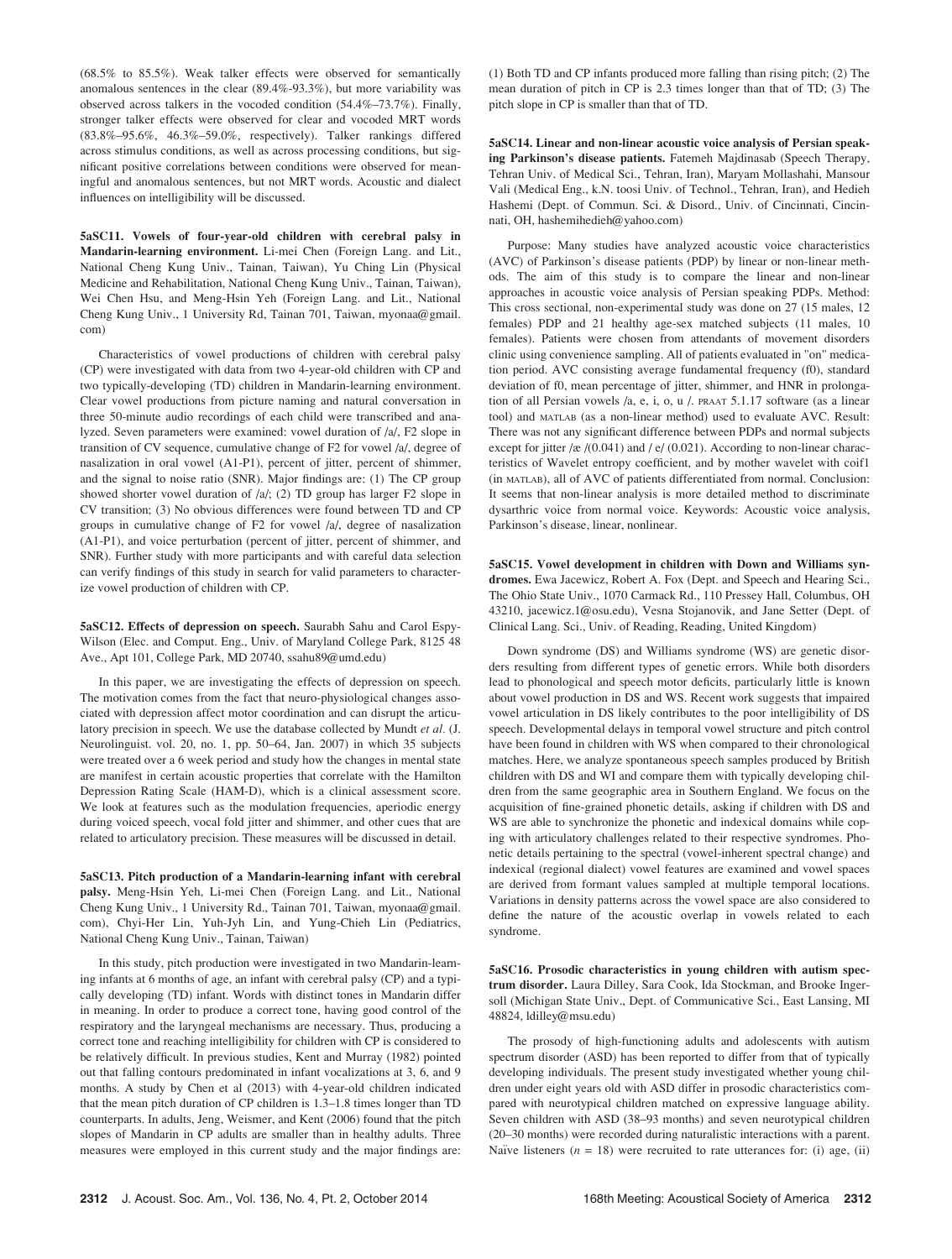percentage of intelligible words, (iii) pitch, (iv) speech rate, (v) degree of animation, and (vi) certainty of diagnosis. An acoustic analysis was also conducted of speech rate and fundamental frequency (F0). Results of the rating task showed no statistically significant difference on any measure except estimated age. However, children in the ASD group had a significantly lower mean, maximum, and minimum F0 than children in the control group; there was no significant difference between groups for speech rate. These findings may indicate that speech characteristics alone are unlikely to be a sufficient early sign of an ASD diagnosis.

### 5aSC17. Speech production changes and intelligibility with a real-time cochlear implant simulator. Lily Talesnick (Neurosci., Trinity College, 300 Summit St., Hartford, CT 06106, lily.talesnick@trincoll.edu) and Elizabeth D. Casserly (Psych., Trinity College, Hartford, CT)

Subjects hearing their speech through a real-time cochlear implant (CI) simulator alter their production in multiple ways, e.g., reducing speaking rate and constricting F1/F2 vowel space. The motivations behind these alterations, however, are currently unknown. Two possibilities are that the changes in speech are due to the influence of a direct feedback loop in which the subject is adjusting speech production to minimize acoustic "error," or that the changes could reflect the indirect influence of a high cognitive load (stemming from the challenge of hearing through the real-time CI simulator). We explored these two possibilities by conducting a playback experiment in which 35 naïve listeners assessed the intelligibility of speech produced under conditions of normal versus vocoded feedback. Intelligibility of vocoded isolated word stimuli in each condition was tested in both a two-alternative forced choice task ("Which recording is easier to understand?") and an open-set word recognition task. Listeners found normalfeedback speech significantly more intelligible in both tasks ( $p's < 0.0125$ ), suggesting that speakers were not adjusting for direct error correction, but rather due to the influence of an intervening factor, e.g., high cognitive load. Confusion matrix analyses further illuminate the perceptual consequences of the effects of CI-simulated speech feedback.

5aSC18. Hearing and hearing-impaired children's acoustic–phonetic adaptations to an interlocutor with a hearing impairment. Sonia Granlund, Valerie Hazan (Speech, Hearing & Phonetic Sci., Univ. College London (UCL), Rm. 326, Chandler House, 2 Wakefield St., London WC1N 1PF, United Kingdom, s.granlund@ucl.ac.uk), and Merle Mahon (Developmental Sci., Univ. College London (UCL), London, United Kingdom)

In England, the majority of children with a hearing impairment attend mainstream schools. However, little is known about the communication strategies used by children when interacting with a peer with hearing loss. This study examined how children with normal-hearing (NH) and those with a hearing impairment (HI) adapt to the needs of a HI interlocutor, focusing on the acoustic–phonetic properties of their speech. Eighteen NH and 18 HI children between the ages of 9 and 15 years performed two problem-solving communicative tasks in pairs: one session was completed with a friend with normal hearing (NH-directed speech) and one session was done with a friend with a hearing impairment (HI-directed speech). As expected, task difficulty increased in interactions involving a HI interlocutor. HI speakers had a slower speech rate, higher speech intensity, and greater F0 range than NH speakers. However, both HI and NH participants decreased their speech rate, and increased their F0 range, mean F0 and the intensity of their speech in HI-directed speech compared to NH-directed speech. This suggests that both NH and HI children are able to adapt to the needs of their interlocutor, even though speech production is more effortful for HI children than their NH peers.

5aSC19. Objective speech intelligibility prediction in sensorineural hearing loss using acoustic simulations and perceptual speech quality measures. Emma Chiaramello, Stefano Moriconi, and Gabriella Tognola (Inst. of Electronics, Computers and TeleCommun. Eng., CNR Italian National Res. Council, Piazza Leonardo Da Vinci 32, Milan 20133, Italy, gabriella.tognola@ieiit.cnr.it)

A novel approach to objectively predict speech intelligibility in sensorineural hearing loss using acoustic simulations of impaired perception and objective measures of perceptual speech quality (PESQ) is proposed and validated. Acoustic simulations of impaired perception with different types and degrees of hearing loss were obtained degrading of the original speech waveforms by spectral smearing, expansive nonlinearity, and level scaling. The CUNY NST syllables were used as test material. PESQ was used to measure perceptual quality of the acoustic simulations thus obtained. Finally, PESQ scores were transformed into predicted intelligibility scores using a logistic function. Validation of the proposed objective method was performed by comparing predicted intelligibility scores with subjective measures of intelligibility of the degraded speech in a group of ten subjects. Predictive intelligibility scores showed good correlation (R<sup>2</  $\text{sup}$  = 0.7) with subjective intelligibility scores and a low error in the prediction ( $RMSE = 0.14$ ). The proposed approach could be a valuable aid in real clinical applications where it is needed to measure speech intelligibility and might be of some help in avoiding time-consuming experimental measurements. In particular, this method might be valuable in the characterization of the sensitivity of new speech tests for screening and diagnosing of hearing loss, or in the assessment of the performance of novel algorithms of speech enhancement for a target hearing impairment.

5aSC20. Identification of dialect cues by dyslexic and non-dyslexic listeners. Robert A. Fox (Speech and Hearing Sci., The Ohio State Univ., 110 Pressey Hall, 1070 Carmack Rd., Columbus, OH 43210-1002, fox.2@osu. edu), Gayle Long, and Ewa Jacewicz (Speech and Hearing Sci., The Ohio State Univ., Columbus, OH)

Spoken language encodes two different forms of information: linguistic (related to the message) and indexical (e.g., speaker's age, gender, and regional dialect). However, some speech-language impairments (such as dyslexia) can reduce a listener's ability to process both linguistic and indexical speech cues. For example, Perrachione et al. (Science, 333, 2011) demonstrated that individuals with dyslexia were less able to identify new voices than were control listeners. This study examines the ability of listeners with and without dyslexia to identify speaker dialect. Eighty listeners—40 adults and 40 children (20 in each group were dyslexic, 20 were not; 40 were males and 40 were females)—listened to a set of 80 sentences produced by English speakers from Western North Carolina or central Ohio and were asked to identify which region the speaker came from. Results demonstrated that adult listeners were significantly better at dialect identification and that listeners with dyslexia were significantly poorer at dialect identification. More notably, there was a significant age by listener group interaction—the improvement in dialect identification between adults and children was significantly smaller in listeners with dyslexia. This indicates that an initial limitation in language learning can inhibit long-term development of speaker-specific phonetic representations.

5aSC21. Individual differences in the lexical processing of phonetically reduced speech. Rory Turnbull (Linguist, The Ohio State Univ., 222 Oxley Hall, 1712 Neil Ave., Columbus, OH 43210, turnbull@ling.osu.edu)

There is widespread evidence that phonetically reduced speech is processed slower and more effortfully than unreduced speech. However, individual differences in degree and strategies of reduction, and their effects on lexical access, are largely unexplored. This study explored the role of autistic traits in the production and perception of reduced pronunciation variants. Stimuli were recordings of words produced in either high reduction (HR) or low reduction (LR) contexts, extracted from sentences produced by talkers ranging in autism-spectrum quotient (AQ) scores. The reductions in these stimuli were generally small temporal differences, rather than segmentallevel alterations such as /t/-flapping. Listeners completed a lexical decision task with these stimuli and the autism-spectrum quotient (AQ) questionnaire. Confirming previous research, the results demonstrate that response times (RTs) to reduced words were slower than to unreduced words. No other effects on RT were observed. In terms of response accuracy, LR words were responded to more accurately than HR words, but this pattern was only observed for temporally reduced words. This LR word accuracy benefit was larger for listeners with more autistic personality traits. These results suggest that individuals differ in the extent to which unreduced speech provides a perceptual benefit.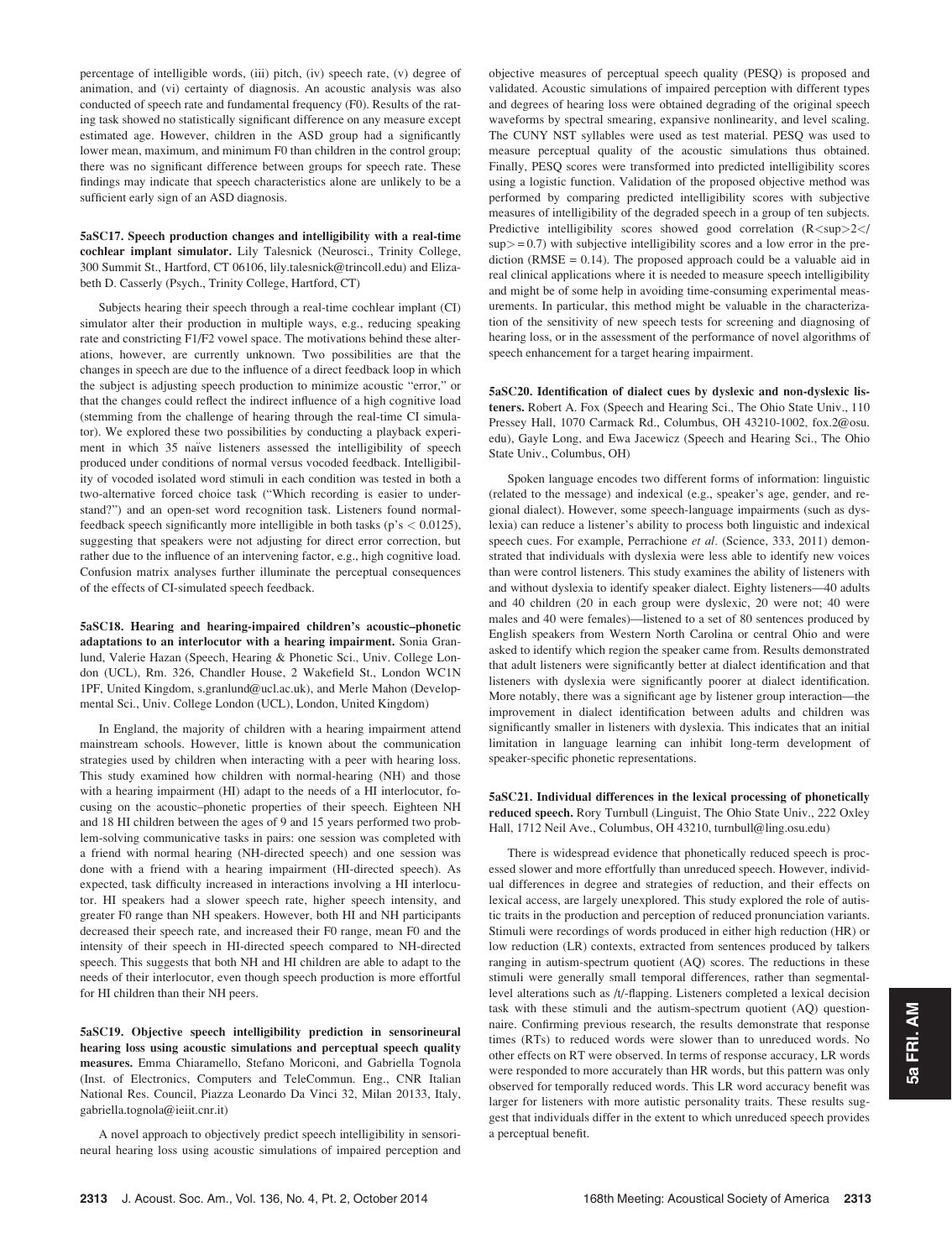5aSC22. Change of static characteristics of Japanese word utterances with aging. Mitsunori Mizumachi and Kazuto Ogata (Dept. of Elec. Eng. and Electronics, Kyushu Inst. of Technol., 1-1 Sensui-cho, Tobata-ku, Kitakyushu, 805-8440, Japan, mizumach@ecs.kyutech.ac.jp)

Acoustical characteristics of elderly speech have been investigated in the various viewpoints. Elderly speech can be subjectively characterized by roughness, breathiness, asthenic, and hoarseness. Those characteristics have been individually explained in both medical science and speech science. In particular, the hoarseness, which is caused by a physiological problem with an aged vocal cord, is the most well-known static properties of elderly speech. Change of the hoarseness is quantitatively investigated with aging. Japanese phonetically-balanced 543 word utterances were collected with the cooperation of 153 speakers, whose ages ranged from 20 to 89 years old. Acoustical characteristics of the word utterances were examined in the viewpoints of age and auditory impression. In the static acoustical analysis of Japanese vowels /a/, /e/, /i/, /o/, and /u/, it is confirmed that energy in the high frequency region rises with aging. There is a remarkable energy lift over 4 kHz, and the amount of the energy lift is proportion to the degree of subjective hoarseness.

5aSC23. Effect of formant characteristics on older listeners' dynamic pitch perception. Jing Shen (Commun. Sci. and Disord., Northwestern Univ., 2240 Campus Dr., Evanston, IL 60208, jing.shen@northwestern. edu), Richard Wright (Linguist, Univ. of Washington, Seattle, Washington), and Pamela Souza (Commun. Sci. and Disord., Northwestern Univ., Evanston, IL)

Previous research suggested a large inter-subject variability in dynamic pitch perception among older individuals (Souza et al., 2011). Although data from younger listeners with normal hearing indicate temporal and spectral variations in complex formant characteristics may influence dynamic pitch perception (Green et al., 2002), the present study examines this interaction in an aging population. The stimulus set includes two monophthongs that have static formant patterns and two diphthongs that have dynamic formant patterns. The fundamental frequency at the midpoint in time of each vowel is kept consistent, while the ratio of start-to-end frequency varies in equal logarithmic steps. Older adults with near-normal hearing are tested using an identification task, in which they are required to identify the pitch glide as either "rise" or "fall." An experimental task of AX discrimination is also included to verify the identification data. Results to date show inter-subject variability in dynamic pitch perception among listeners with good static pitch perception. Better pitch glide perception with monophthong than diphthong is observed in those individuals who perform poorly in general. The findings suggest a connection between individual abilities to perceive dynamic pitch and to extract the cues from fundamental and formant frequencies. [Work supported by NIH.]

5aSC24. Sentence recognition in older adults. Kathleen F. Faulkner (Dept. of Psychol. and Brain Sci., Indiana Univ., 1101 E 10th St., Bloomington, IN 47401, katieff@indiana.edu), Gary R. Kidd, Larry E. Humes (Speech and Hearing Sci., Indiana Univ., Bloomington, IN), and David B. Pisoni (Dept. of Psychol. and Brain Sci., Indiana Univ., Bloomington, IN)

Many older adults report difficulty when listening to speech in background noise. These difficulties may arise from some combination of factors, including age-related hearing loss, auditory sensory processing difficulties, and/or general cognitive decline. To perform well in everyday noisy environments, listeners must quickly adapt, switch attention, and adjust to multiple sources of variability in both the signal and listening environments. Sentence recognition tests in noise have been useful for assessing speech understanding abilities because they require a combination of basic sensory/perceptual abilities as well as cognitive resources and processing operations. This study was designed to explore several factors underlying individual differences in aided speech understanding in older adults. We examined the relations between measures of speech perception, cognition, and self-reported listening difficulties in a group of aging adults  $(N = 40$ , age range 60–86) and a group of young normal hearing listeners ( $N = 28$ , age range 18–30). All participants completed a comprehensive battery of tests, including cognitive, psychophysical, speech understanding, as well as the SSQ self-report scale. While controlling for audibility, speech understanding declined with age and was strongly correlated with psychophysical measures, cognition, and self-reported speech understanding difficulties. [Work supported by NIH: NIDCD grant T32-DC00012 and NIA grant R01- AG008293 to Indiana University.]

5aSC25. Individual differences in speech perception in noise: A neurocognitive genetic study. Zilong Xie (Dept. of Commun. Sci. & Disord., The Univ. of Texas at Austin, 2504A Whitis Ave. (A1100), Austin, TX 78712, xzilong@gmail.com), W. Todd Maddox (Dept. of Psych., The Univ. of Texas at Austin, Austin, TX), Valerie S. Knopik (Div. of Behavioral Genetics, Rhode Island Hospital, Brown Univ. Med. School, Providence, RI), John E. McGeary (Providence Veterans Affairs Medical Ctr. , Providence, RI), and Bharath Chandrasekaran (Dept. of Commun. Sci. & Disord., The Univ. of Texas at Austin, Austin, TX)

Previous work has demonstrated that individual listeners vary substantially in their ability to recognize speech in noisy environments. However, little is known about the underlying sources of individual differences in speech perception in noise. Noise varies in the levels of energetic masking (EM) and informational masking (IM) imposed on target speech. Relative to EM, release from IM places greater demand on selective attention. A polymorphism in exon III of the DRD4 gene has been shown to influence selective attention. Here we investigated whether this polymorphism contributes to individual variation in speech recognition ability. We assessed sentence recognition performance across a range of maskers (1-, 2-, and 8-talker babble, and speech-spectrum noise) among 104 young, normal-hearing adults. We also measured their working memory capacity with Operation Span Task, which relies on selective attention to update and maintain items in memory while performing a secondary task. Results showed that the long variant of the DRD4 gene significantly associated with better recognition performance in 1-talker babble conditions only, and that this relation was mediated by enhanced working memory capacity. These findings suggest that the DRD4 polymorphism can explain some of the individual differences in speech recognition ability, but is specific to IM conditions.

5aSC26. Potential sports concussion identification using acoustic-phonetic analysis of vowel productions. Terry G. Horner (Indiana Univ. Methodist Sports Medicine, 201 Pennsylvania Parkway, Ste. 100, Indianapolis, IN 46280, tghorner@hughes.net) and Michael A. Stokes (Waveform Commun., Indianapolis, IN)

Concussions impair cognitive function and muscle motor control; however, little is known about how this impairment affects speech production. In the present study, concussed athletes speech is recorded at the initial office visit and subsequent visits. The last recording, when the brain is determined to have recovered using present criteria, becomes the baseline. The vocabulary consists of seven h-vowel-d (hVd) words (who'd, heed, hood, hid, had, hud, and heard) produced three times each for a total of 21 productions. The study is focused on vowel characteristics and the limited coarticulatory effects of the hVd vocabulary make it ideal for the study. Duration measurements are made by experimenter analysis and the formant measurements are made using the automatic speech recognition engine ELBOW. The preliminary comparisons from the subjects completing the protocol show formant drift for three or more of the seven vowels, and duration is affected for each talker and each vowel. These results were anticipated since the impairment would affect articulatory movement and timing. The results as well as a discussion of development of an automated real-time concussion identification application will be presented.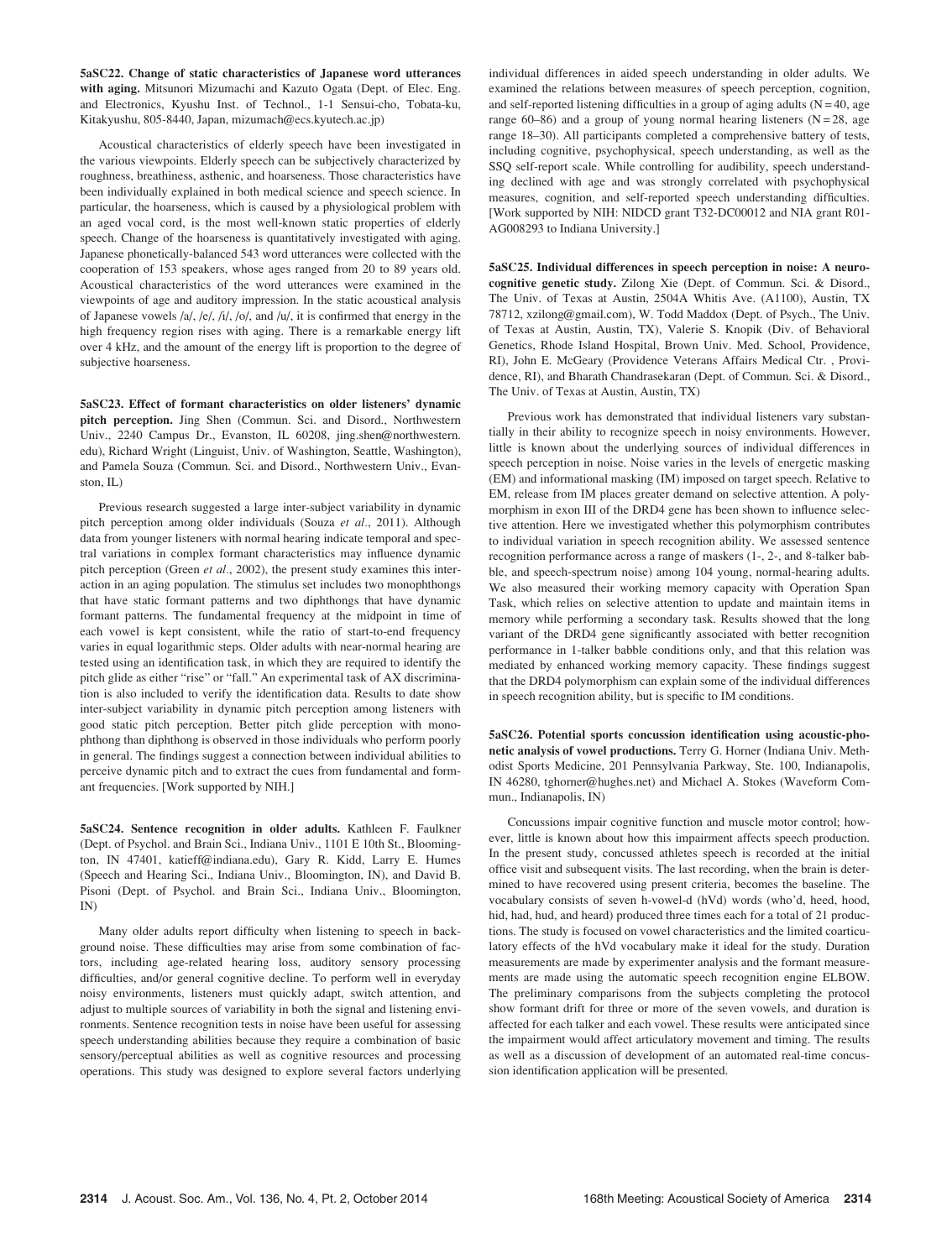5aSC27. Thai phonetically balanced word recognition test: Reliability evaluations and bias and error analysis. Adirek Munthuli (Elec. and Comput. Eng., Thammasat Univ., Khlong Luang, Pathumthani, Thailand), Chutamanee Onsuwan (Linguist, Thammasat Univ., Dept. of Linguist, Faculty of Liberal Arts, Thammasat University, Khlong Luang, Pathumthani 12120, Thailand, consuwan@hotmail.com), Charturong Tantibundhit (Elec. and Comput. Eng., Thammasat Univ., Khlong Luang, Pathumthani, Thailand), and Krit Kosawat (Thailand National Electronics and Comput. Technol. Ctr., Khlong Luang, Pathumthani, Thailand)

Word recognition score (WRS) is one of the measuring techniques used in speech audiometry, a part of a routine audiological examination. The test's accuracy is crucial and largely depends on the test materials. With emphasis on phonetic balance, test-retest reliability, inter-list equivalency, and symmetrical phoneme occurrence, Thammasat University Phonetically Balanced Word Lists 2014 (TU PB'14) were created with five different lists, each with 25 Thai monosyllabic words. TU PB'14 reflects Thai phoneme distribution based on large-scale written Thai corpora, InterBEST [1]. To evaluate its validity and test-retest reliability, the lists were given at five intensity levels (15–55 dB HL) in test and retest sessions to 30 normal-hearing subjects. The differences in performance between the two sessions are not significantly large and correlation coefficients at the linear regions are all positive. Analysis of listeners' errors, including sequence recurrences, was carried out. Errors occurred predominantly in the case of initials, followed by finals and lexical tones. Confusion patterns of initials, finals, and tones are in line with those found for Thai speech sounds in noise condition. Interestingly, vowels are found to be most resistant to confusion. Finally, possible effect of lexical frequency is examined and discussed.

5aSC28. Talker variability in spoken word recognition: Evidence from repetition priming. Yu Zhang and Chao-Yang Lee (Ohio Univ., W239 Grover Ctr., Ohio University, Athens, OH 45701, yz137808@ohio.edu)

The effect of talker variability on the processing of spoken words is investigated using short-term repetition priming experiments. Prime-target pairs, either repeated (e.g., queen-queen) or unrelated (e.g., bell-queen), were produced by the same or different male speakers. Two interstimulus intervals (ISI, 50 and 250 ms) were used to explore the time course of repetition priming and voice specificity effects. The auditory stimuli were presented to 40 listeners, who completed a lexical decision task followed by a talker voice discrimination task. Results from the lexical decision task showed that the magnitude of priming was attenuated in the different-talker condition, indicating a talker variability effect on spoken word recognition. In contrast, the talker variability effect on priming did not differ between the two ISIs. Talker voice discrimination was faster and more accurate for nonword targets, but not for word targets, indicating a lexical status effect on voice discrimination. Taken together, these results suggest that talker variability affects recognition of spoken words, and that the effect cannot be simply attributed to non-lexical voice discrimination.

# FRIDAY MORNING, 31 OCTOBER 2014 INDIANA F, 8:00 A.M. TO 12:30 P.M.

# Session 5aUW

## Underwater Acoustics: Acoustics, Ocean Dynamics, and Geology of Canyons

John A. Colosi, Cochair

Department of Oceanography, Naval Postgraduate School, 833 Dyer Road, Monterey, CA 93943

James Lynch, Cochair

Woods Hole Oceanographic, MS # 11, Bigelow 203, Woods Hole Oceanographic, Woods Hole, MA 02543

Chair's Introduction—8:00

Invited Papers

#### 8:05

5aUW1. What do we know and what do we need to know about submarine canyons for acoustics? James Lynch, Ying-Tsong Lin, Timothy Duda, Arthur Newhall (Appl. Ocean Phys. and Eng., Woods Hole Oceanographic Inst., MS # 11, Bigelow 203, Woods Hole Oceanographic, Woods Hole, MA 02543, jlynch@whoi.edu), and Glen Gawarkiewicz (Physical Oceanogr., Woods Hole Oceanographic Inst., Woods Hole, MA)

Acoustic propagation and scattering in marine canyons is an inherently 3-D problem, both for the environmental input (bottom topography and geology, biology, and physical oceanography) and the acoustic field. In this talk, we broadly examine what our knowledge is of these environmental fields, and what their salient effects should be upon acoustics. Examples from recent experiments off the United States and Taiwan will be presented, along with other historical data. Three dimensional acoustic modeling results will also be presented. Directions for future research will be discussed.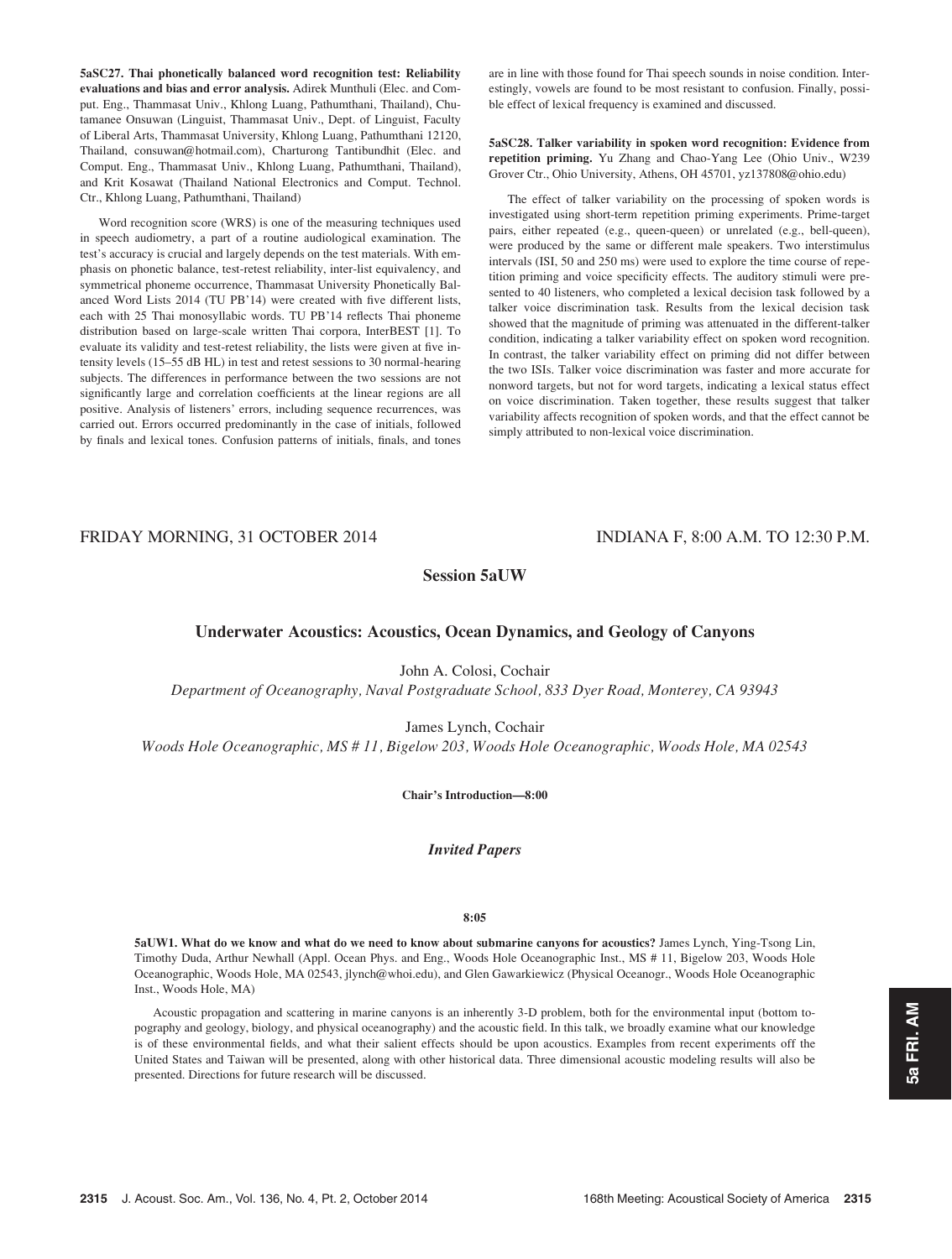5aUW2. Ocean dynamics and numerical modeling of canyons and shelfbreaks. Pierre F. Lermusiaux (MechE, MIT, 77 Mass Ave., Cambridge, MA 02139, pierrel@mit.edu, Patrick Haley, Chris Mirabito (MIT, Cambridge, MA 02139), Timothy Duda, and Glen Gawarkiewicz (WHOI, Woods Hole, MA)

Multiscale ocean dynamics and multi-resolution numerical modeling of canyons and shelfbreaks are outlined. The dynamics focus is on fronts, currents, tides, and internal tides/waves that occur in these regions. Due to the topographic gradients and strong internal field gradients, nonlinear terms and non-hydrostatic dynamics can be significant. Computationally, a challenge is to achieve accurate simulations that resolve strong gradients over dynamically significant space- and time-scales. To do so, one component are high-order schemes that are more accurate for the same efficiency than lower-order schemes. A second is multi-resolution grids that allow optimized refinements, such as reducing errors near steep topography. A third are methods that allow to solve for multiple dynamics, e.g., hydrostatic and non-hydrostatic, seamlessly. To address these components, new hybridizable discontinuous Galerkin (HDG) finite-element schemes for (non)-hydrostatic physics including a nonlinear free-surface are introduced. The results of data-assimilative multi-resolution simulations are then discussed, using the primitive-equation MSEAS system and telescoping implicitly two-way nested domains. They correspond to collaborative experiments: (i) Shallow Water 06 (SW06) and the Integrated Ocean Dynamics and Acoustics (IODA) research in the Middle Atlantic Bight region; (ii) Quantifying, Predicting and Exploiting Uncertainty (QPE) in the Taiwan-Kuroshio region; and (iii) Philippines Straits Dynamics Experiment (PhilEx).

### 8:45

5aUW3. Internal tides in canyons and their effect on acoustics. Timothy F. Duda, Weifeng G. Zhang, Ying-Tsong Lin (Appl. Ocean Phys. and Eng. Dept., Woods Hole Oceanographic Inst., WHOI AOPE Dept. MS 11, Woods Hole, MA 02543, tduda@whoi.edu), and Aurelien Ponte (Laboratoire de Physique des Océans, IFREMER-CNRS-IRD-UBO, Plouzane, France)

Internal gravity waves of tidal frequency are generated as the ocean tides push water upward onto the continental shelf. Such waves also arrive at the continental slope from deep water and are heavily modified by the change in water depth. The wave generation and wave shoaling effects have an additional level of complexity where a canyon is sliced into the continental slope. Recently, steps have been taken to simulate internal tides in canyons, to understand the physical processes of internal tides in canyons, and also to compute the ramifications on sound propagation in and near the canyons. Internal tides generated in canyons can exhibit directionality, with the directionality being consistent with an interesting multiple-scattering effect. The directionality imparts a pattern to the sound-speed anomaly field affecting propagation. The directionality also means that short nonlinear internal waves, which have specific strong effects on sound, can have interesting patterns near the canyons. In addition to the directionality of internal tides radiated from canyons, the internal tide energy within the canyons can be patchy and may unevenly affect sound.

#### 9:05

5aUW4. An overview of internal wave observations and theory associated with canyons and slopes. John A. Colosi (Dept. of Oceanogr., Naval Postgrad. School, 833 Dyer Rd., Monterey, CA 93943, jacolosi@nps.edu)

Topographic environments such as canyons and slopes are known to be regions of complex internal-wave behavior associated with wave generation, propagation, and dissipation. Much of this anomalous behavior stems from the kinematic constraint that internal waves must maintain their angle of propagation with respect to the horizontal even after interaction with a sloping boundary. In canyons or on slopes, waves propagating in from deep water or generated locally (mostly by tidal flows) either reflect back out to sea or intensify in energy density as they propagate up slope. In particular, wave intensification can lead to nonlinear phenomena including steepening, breaking, and dissipation. This talk will provide and overview of internal wave observations, modeling, and theory in canyons and on slopes with a particular emphasis on acoustically relevant aspects of the wave field.

### 9:25

5aUW5. Fiery ice from the sea: Marine gas hydrates. Ross Chapman (Earth and Ocean Sci., Univ. of Victoria, 3800 Finnerty Rd., Victoria, BC V8P5C2, Canada, chapman@uvic.ca)

Marine gas hydrates are cage-like structures of water containing methane or some higher hydrocarbons that are stable under conditions of high pressures and low temperatures. The hydrate structures are formed in sediments of continental margins and are found worldwide. The stability zone extends to about 200 m beneath the sea floor, and hydrates exist in several different forms within the zone, from massive ice-like features at cold seeps on the sea floor to finely distributed deposits in sediment pores over extensive areas. The base of the stability zone is characterized by a strong acoustic impedance change from high velocity hydrated sediments above to low velocity gas below. This acoustic feature generates a strong signal in seismic surveys called the Bottom Simulating Reflector, and it is widely used as an indicator of the presence of hydrates. This paper reviews the current knowledge of hydrate systems from research carried out on the Cascadia Margin off the west coast of Vancouver Island, and in the Gulf of Mexico. The hydrate distributions are different in each of these areas, leading to different effects in acoustic reflectivity.

#### 9:45

5aUW6. South China Sea upper-slope sand dunes acoustics experiment. Ching-Sang Chiu, Ben Reeder (Dept. of Oceanogr., Naval Postgrad. School, 833 Dyder Rd., Rm. 328, Monterey, CA 93943-5193, chiu@nps.edu), Linus Chiu (National Sun Yat-sen Univ., Kaohsiung, Taiwan), Yiing Jang Yang, and Chifang Chen (National Taiwan Univ., Taipei, Taiwan)

Very large subaqueous sand dunes were discovered on the upper continental slope of the Northeastern South China Sea. The spatial distribution and scales of these large sand dunes were mapped by two multibeam echo sounding (MBES) surveys, one in 2012 and the other in 2013. These two surveys represented two pilot cruises as part of a multiyear, US-Taiwan collaborative field study designed to characterize these sand dunes, the associated physical processes and the associated acoustic scattering physics. The main experiment will be carried out in 2014. The combination of MBES, coring and acoustic transmission data obtained from the two pilot cruises have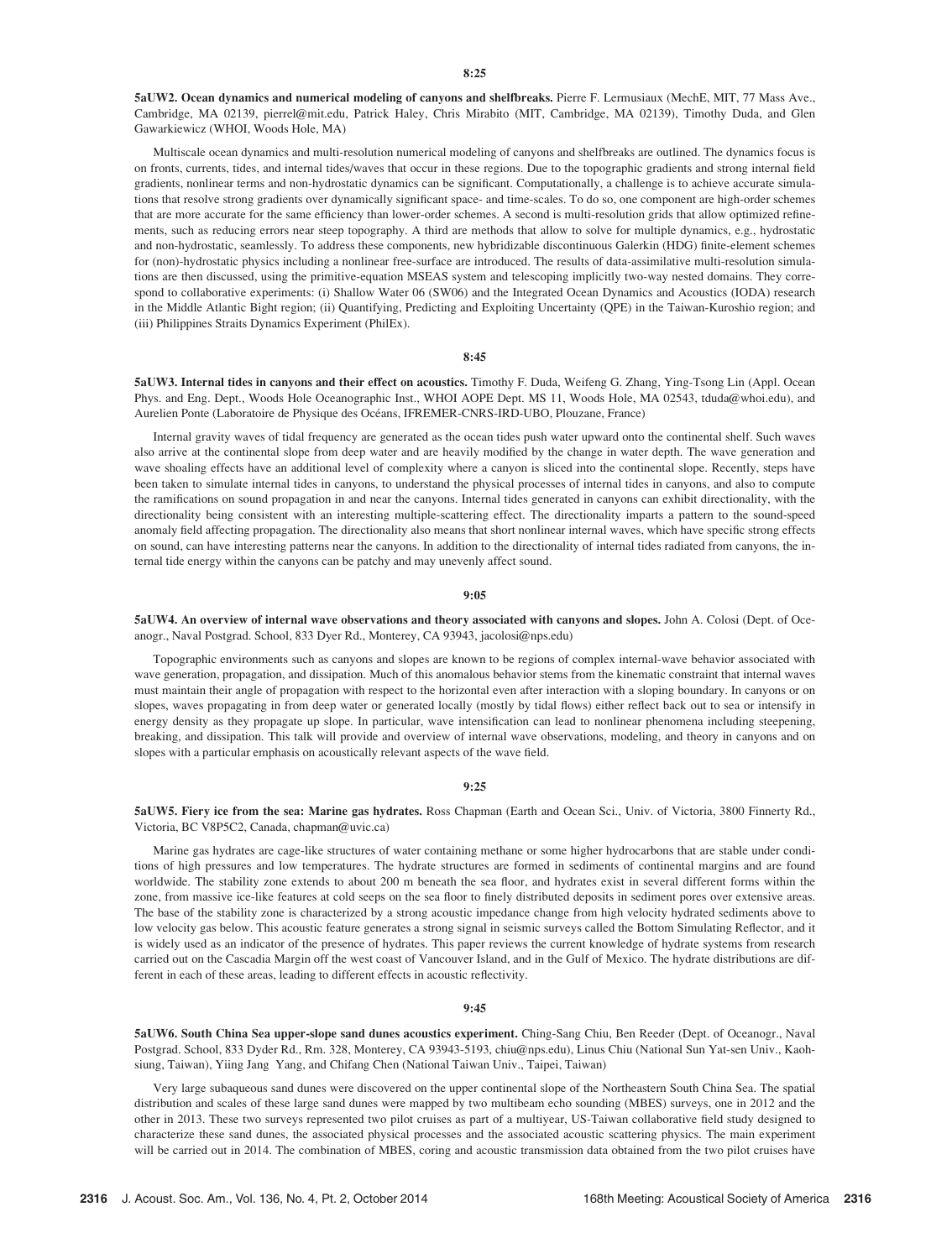provided vital initial knowledge of (1) the spatial and temporal scales of the sand dunes from objective analysis, (2) the geoacoustic properties of the dunes based on forward modeling to matching the measured levels, and (3) the anisotropy and translational variability of the transmission loss based on a signal energy analysis of the repeated 1–2 kHz and 4–6 kHz FM signals transmitted by a calibrated sound source towed along two circular tracks, each surrounding a receiver. The results from the pilot cruises are presented and discussed. [The research is sponsored by the US ONR and the Taiwan NSC.]

### 10:05–10:20 Break

#### 10:20

5aUW7. Three dimensional underwater acoustic modeling on continental slopes and submarine canyons. Ying-Tsong Lin, David Barclay, Timothy F. Duda, and Weifeng Gordon Zhang (Appl. Ocean Phys. and Eng., Woods Hole Oceanographic Inst., Bigelow 213, MS#11, WHOI, Woods Hole, MA 02543, ytlin@whoi.edu)

Underwater sound propagation on slopes and canyons is influenced jointly and strongly by the complexity of topographic variability and ocean dynamics. Some integrated ocean and acoustic models have been developed and implemented to investigate such joint acoustic effects. In this talk, an integrated numerical model employing a time-stepping three-dimensional (3D) parabolic-equation (PE) acoustic modeling method and the Regional Ocean Modeling System (ROMS) is presented. Numerical examples of sound propagation and ambient noise in Mid-Atlantic Bight area with realistic environmental conditions are demonstrated. The sound propagation model reveals the focusing of sound due to concave canyon seafloor and the different level of temporal variability of focused and unfocused sound. The ambient noise model is constructed for surface wind generated noise, and the model shows the azimuthal dependency of noise field and its spatial coherence structure. Lastly, a simple sonar performance prediction is made to investigate the variability of the probability of detection in these complex underwater environments. [Work supported by the ONR.]

### $10:40$

5aUW8. Three-dimensional effects in the sound propagation in area of coastal slope. Boris Katsnelson (Marine GeoSci., Univ. of Haifa, 1, Universitetskaya sq, Voronezh 394006, Russian Federation, katz@phys.vsu.ru) and Andrey Malykhin (Phys., Voronezh Univ., Voronezh, Russian Federation)

Coastal slope (wedge) in the ocean is well known "canonical" problem for analysis of manifestation of the horizontal refraction (3d effects) in a shelf zone. In given paper the following effects are reviewed:(1) Spatial variability of the sound field in given area. Areas of one-path and multipath propagation, shadow zones, and caustics in horizontal plane, their properties in dependence on the frequency, influence of bottom parameters;(2) Interference structure of the sound field in the horizontal plane in dependence on mode number and frequency;(3) Distribution of the sound field in vicinity of curvilinear coastal line, for example, gulf, bay, peninsula etc. (shadow zones, multipath area, and whispering gallery waveguide in horizontal plane);(4) Temporal variability of signals due to frequency dependence of the horizontal refraction and in turn pulse compression/decompression and time reversal in multipath area;(5) time-frequency diagrams; Mentioned and other effects can change properties of bottom and surface reverberation, scattering, noise field distribution, attenuation in area of coastal wedge. The corresponding estimations are presented. [Work was supported by BSF, Grant 2010471, RFBR-NSFC Grant 14-05-91180.]

# Contributed Papers

#### 11:00

5aUW9. Analytic prediction of acoustic coherence time scales in continental-shelf environments with random internal waves. Zheng Gong, Tianrun Chen (Mech. Eng., Massachusetts Inst. of Technol., 5-435, 77 Massachusetts Ave., Cambridge, MA 02139, zgong@mit.edu), Purnima Ratilal (Elec. and Comput. Eng., Northeastern Univ., Boston, MA), and Nicholas C. Makris (Mech. Eng., Massachusetts Inst. of Technol., Cambridge, MA)

An analytical model derived from normal mode theory for the accumulated effects of range-dependent multiple forward scattering is applied to estimate the temporal coherence of the acoustic field forward propagated through a continental-shelf waveguide containing random three-dimensional internal waves. The modeled coherence time scale of narrow band low-frequency acoustic field fluctuations after propagating through a continentalshelf waveguide is shown to decay with a power-law of range to the - 1/2 beyond roughly 1 km, decrease with increasing internal wave energy, to be consistent with measured acoustic coherence time scales. The model should provide a useful prediction of the acoustic coherence time scale as a function of internal wave energy in continental-shelf environments. The acoustic coherence time scale is an important parameter in remote sensing applications because it determines (i) the time window within which standard coherent processing such as matched filtering may be conducted, and (ii) the number of statistically independent fluctuations in a given measurement period that determines the variance reduction possible by stationary averaging.

11:15

5aUW10. Modeling three dimensional environment and broadband acoustic propagation in Arctic shelf-basin region. Mohsen Badiey, Andreas Muenchow, Lin Wan (College of Earth, Ocean, and Environment, Univ. of Delaware, 261 S. College Ave., Robinson Hall, Newark, DE 19716, badiey@udel.edu), Megan S. Ballard (Appl. Res. Labs., Univ. of Texas, Austin, Delaware), David P. Knobles, and Jason D. Sagers (Appl. Res. Labs., Univ. of Texas, Austin, TX)

Rapid climate change over the last decade has created a renewed interest in the nature of underwater sound propagation in the Arctic Ocean. Changes in the oceanography and surface boundary conditions are expected to cause measurable changes in the propagation and scattering of low frequency sound. Recent measurements of a high-resolution three-dimensional (3-D) sound speed structure in a 50 x 50  $km^2$  region in an open-water shelf-basin region of the Beaufort Sea offer a unique and rare opportunity to study the effects of a complex oceanography on the acoustic field as it propagates from the deep basin onto the continental shelf. The raw oceanography data were analyzed and processed to create a 3-D sound speed field for the water column in the basin-slope-shelf area. Recent advances in both 2-D and 3-D acoustic modeling capability allow one to study the effects of the range- and azimuth-dependent water column layers on the frequency-dependent acoustic modal structure. Of particular interest is the nature of the 3-D and modecoupling effects on the frequency response induced by the oceanography. The results will likely be useful in designing acoustic experiments with serious logistical constraints in the rapidly changing Arctic Ocean.